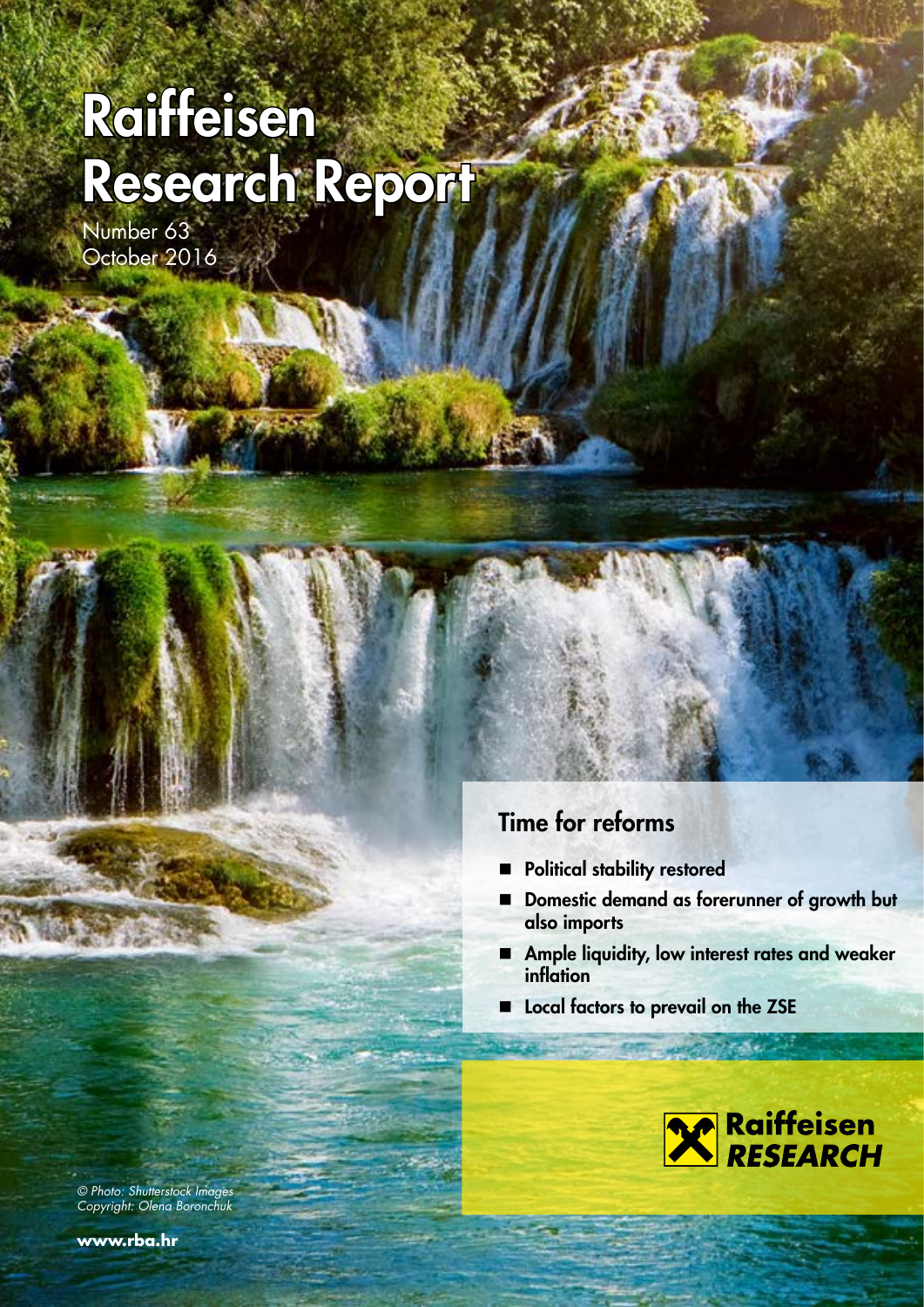

### **Contents**

| <b>Introduction</b><br>Politics, real sector<br><b>Fiscal policy</b><br>Debt market<br><b>Exchange rate and monetary policy</b><br><b>Central banks policies</b><br><b>Financial sector</b><br><b>Financial assets and liabilities</b><br><b>Equity market</b> | <b>Indicators</b> |
|----------------------------------------------------------------------------------------------------------------------------------------------------------------------------------------------------------------------------------------------------------------|-------------------|
|                                                                                                                                                                                                                                                                |                   |
|                                                                                                                                                                                                                                                                |                   |
|                                                                                                                                                                                                                                                                |                   |
|                                                                                                                                                                                                                                                                |                   |
|                                                                                                                                                                                                                                                                |                   |
|                                                                                                                                                                                                                                                                |                   |
|                                                                                                                                                                                                                                                                |                   |
|                                                                                                                                                                                                                                                                |                   |
|                                                                                                                                                                                                                                                                |                   |
|                                                                                                                                                                                                                                                                |                   |
|                                                                                                                                                                                                                                                                |                   |
|                                                                                                                                                                                                                                                                |                   |
|                                                                                                                                                                                                                                                                |                   |
|                                                                                                                                                                                                                                                                |                   |
|                                                                                                                                                                                                                                                                |                   |
|                                                                                                                                                                                                                                                                |                   |
|                                                                                                                                                                                                                                                                |                   |
|                                                                                                                                                                                                                                                                |                   |
|                                                                                                                                                                                                                                                                |                   |
|                                                                                                                                                                                                                                                                |                   |
| <b>Equity market</b>                                                                                                                                                                                                                                           |                   |
|                                                                                                                                                                                                                                                                |                   |

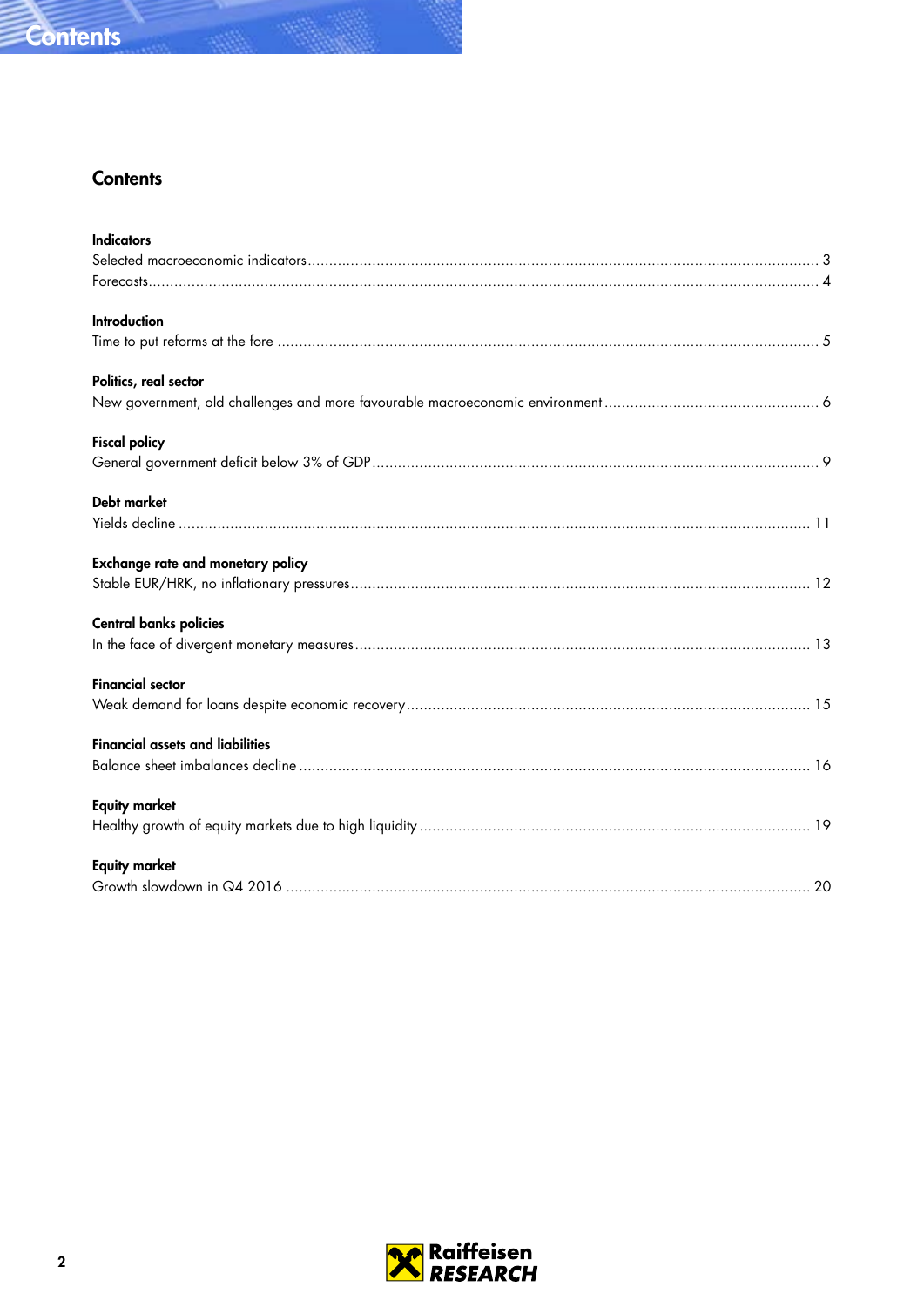### <span id="page-2-0"></span>Selected macroeconomic indicators

| <b>GDP &amp; Production</b><br>Gross Domestic Product, % (constant<br>2.5<br>$-1.7$<br>$-0.3$<br>$-2.2$<br>$-0.5$<br>1.6<br>2.3<br>2.0<br>$-1.1$<br>prices)<br>44,737<br>43,959<br>43,045<br>43,921<br>48,396<br>GDP at current prices (EUR millions)<br>45,022<br>43,516<br>45,008<br>46,701<br>GDP per capita at current prices<br>10,479<br>10,451<br>10,301<br>10,225<br>10,156<br>10,707<br>11,513<br>10,448<br>11,110<br>(EUR)<br>3.9<br>Retail trade, % real annual changes<br>$-2.1$<br>0.6<br>-4.1<br>$-0.6$<br>0.4<br>2.4<br>4.0<br>3.0<br>Industrial production, % annual<br>$-1.4$<br>$-1.8$<br>2.6<br>$-1.2$<br>$-5.5$<br>1.2<br>4.8<br>4.2<br>3.8<br>changes<br><b>Prices, Employment and Budget</b><br>Consumer Prices, %, end of period<br>1.8<br>2.1<br>4.7<br>0.3<br>$-0.5$<br>$-0.2$<br>$-0.6$<br>1.5<br>2.5<br>2.3<br>1.3<br>1.1<br>3.4<br>2.2<br>$-0.2$<br>$-0.5$<br>$-1.2$<br>2.2<br>%, average<br>5.7<br>5.8<br>6.9<br>$-2.6$<br>$-3.4$<br>$-4.4$<br>$-3.0$<br>1.5<br>Producer Prices <sup>1</sup> , %, end of period<br>2.5<br>4.3<br>6.4<br>7.0<br>0.5<br>$-2.7$<br>$-3.9$<br>$-4.8$<br>0.5<br>2.4<br>%, average<br>Unemployment rate (official rate,<br>19.1<br>19.7<br>17.4<br>18.0<br>20.3<br>17.0<br>15.0<br>14.5<br>14.0<br>avg)<br>11.6<br>13.7<br>15.9<br>17.4<br>17.3<br>16.3<br>14.9<br>14.2<br>13.7<br>Unemployment rate (ILO, avg)<br>5,343<br>5,515<br>5,594<br>Average net wage, in Kuna<br>5,441<br>5,478<br>5,534<br>5,692<br>5,817<br>5,945<br>General Government Balance,<br>$-6.2$<br>$-7.8$<br>$-5.3$<br>$-5.3$<br>$-5.4$<br>$-2.7$<br>$-2.9$<br>$-3.3$<br>$-2.8$<br>% of GDP, ESA 2010<br>Public Debt, HRK bn, ESA 2010<br>191.3<br>233.6<br>270.9<br>284.2<br>314.0<br>216.7<br>289.6<br>294.3<br>303.8<br>% of GDP, ESA 2010<br>58.3<br>65.2<br>70.7<br>82.2<br>86.6<br>86.7<br>85.8<br>85.2<br>86.5<br><b>Balance of Payment and External Debt</b><br>Good's and Services Exports, EUR<br>18,315<br>17,007<br>18,110<br>19,982<br>23,380<br>25,648<br>18,764<br>21,953<br>24,638<br>million<br>% change<br>9.2<br>6.5<br>1.1<br>9.9<br>5.4<br>4.1<br>2.5<br>6.5<br>6.5<br>Good's and Services Imports,<br>17,158<br>18,297<br>18,097<br>18,573<br>19,106<br>21,719<br>22,767<br>20,705<br>23,720<br>EUR million<br>% change<br>$-0.5$<br>6.6<br>$-1.1$<br>2.6<br>2.9<br>8.4<br>4.9<br>4.8<br>4.2<br>Current Account Balance, % of<br>5.2<br>$-1.1$<br>$-0.7$<br>0.0<br>1.0<br>0.9<br>2.0<br>2.2<br>2.1<br>GDP <sup>2</sup><br>Official International Reserves,<br>11,195<br>11,236<br>12,908<br>13,300<br>13,550<br>10,660<br>12,688<br>13,707<br>13,500<br>EUR millon, eop<br>Official International Reserves, in<br>7.5<br>7.3<br>7.5<br>8.3<br>8.0<br>7.9<br>7.5<br>7.0<br>7.0<br>terms of months of imports of goods<br>and services, eop <sup>1</sup><br>Foreign Direct Investment,<br>1,142<br>710<br>128<br>1,900<br>1,800<br>1,065<br>1,017<br>2,910<br>1,700<br>EUR million $3$<br>Tourism - nightstays, % change<br>2.6<br>7.0<br>7.7<br>7.5<br>4.0<br>3.3<br>2.6<br>4.0<br>3.0<br>External debt, EUR billion<br>46.9<br>46.4<br>45.3<br>46.0<br>45.5<br>44.1<br>45.0<br>46.7<br>46.1<br>External debt, as % of GDP <sup>2</sup><br>104.2<br>103.7<br>103.0<br>105.6<br>108.4<br>103.7<br>95.3<br>97.9<br>96.4<br>External debt, as % export of goods<br>275.8<br>256.2<br>247.3<br>233.5<br>188.4<br>182.6<br>244.9<br>207.4<br>179.7<br>and services <sup>2</sup><br>Monetary and Financial Data<br>Exchange rate, eop, USD / HRK<br>6.99<br>7.04<br>5.57<br>5.82<br>5.73<br>5.55<br>6.30<br>7.29<br>6.65<br>avg, USD / HRK<br>5.50<br>5.34<br>5.85<br>5.71<br>5.75<br>6.86<br>6.80<br>7.21<br>6.97<br>Exchange rate, eop, EUR / HRK<br>7.39<br>7.53<br>7.55<br>7.64<br>7.66<br>7.64<br>7.65<br>7.65<br>7.60<br>avg, EUR / HRK<br>7.29<br>7.43<br>7.52<br>7.57<br>7.63<br>7.55<br>7.57<br>7.60<br>7.61<br>Money (M1), Kuna billion, eop<br>51.9<br>48.0<br>51.5<br>57.9<br>63.4<br>70.7<br>79.5<br>82.7<br>86.2<br>$%$ change<br>1.7<br>7.3<br>0.9<br>9.6<br>12.5<br>11.5<br>11.4<br>4.0<br>4.3<br>Broadest money (M4), Kuna billion,<br>232.8<br>246.0<br>254.7<br>264.9<br>273.3<br>287.4<br>300.3<br>308.7<br>316.7<br>eop<br>% change<br>1.9<br>5.6<br>3.6<br>5.1<br>2.6<br>4.0<br>3.2<br>4.5<br>2.8<br>Credits, Kuna billion<br>242.1<br>245.6<br>257.4<br>240.8<br>237.0<br>230.0<br>220.8<br>213.1<br>217.2<br>% change<br>4.7<br>$-5.9$<br>$-0.5$<br>$-1.6$<br>$-2.9$<br>$-4.0$<br>$-3.5$<br>0.5<br>4.8<br>ZIBOR 3m, %, avg<br>2.4<br>$3.2\,$<br>3.4<br>1.5<br>1.0<br>1.2<br>0.9<br>0.9<br>1.2 |                                 | 2010 | 2011 | 2012 | 2013    | 2014 | 2015 | 2016e | 2017f | 2018f |
|--------------------------------------------------------------------------------------------------------------------------------------------------------------------------------------------------------------------------------------------------------------------------------------------------------------------------------------------------------------------------------------------------------------------------------------------------------------------------------------------------------------------------------------------------------------------------------------------------------------------------------------------------------------------------------------------------------------------------------------------------------------------------------------------------------------------------------------------------------------------------------------------------------------------------------------------------------------------------------------------------------------------------------------------------------------------------------------------------------------------------------------------------------------------------------------------------------------------------------------------------------------------------------------------------------------------------------------------------------------------------------------------------------------------------------------------------------------------------------------------------------------------------------------------------------------------------------------------------------------------------------------------------------------------------------------------------------------------------------------------------------------------------------------------------------------------------------------------------------------------------------------------------------------------------------------------------------------------------------------------------------------------------------------------------------------------------------------------------------------------------------------------------------------------------------------------------------------------------------------------------------------------------------------------------------------------------------------------------------------------------------------------------------------------------------------------------------------------------------------------------------------------------------------------------------------------------------------------------------------------------------------------------------------------------------------------------------------------------------------------------------------------------------------------------------------------------------------------------------------------------------------------------------------------------------------------------------------------------------------------------------------------------------------------------------------------------------------------------------------------------------------------------------------------------------------------------------------------------------------------------------------------------------------------------------------------------------------------------------------------------------------------------------------------------------------------------------------------------------------------------------------------------------------------------------------------------------------------------------------------------------------------------------------------------------------------------------------------------------------------------------------------------------------------------------------------------------------------------------------------------------------------------------------------------------------------------------------------------------------------------------------------------------------------------------------------------------------------------------------------------------------------------------------------------------------------------------------------------------------------------------------------------------------------------------------------------------------------------------------------------------------------------------------------------------------------------------------------------------------------------------------------------------------------------------------------|---------------------------------|------|------|------|---------|------|------|-------|-------|-------|
|                                                                                                                                                                                                                                                                                                                                                                                                                                                                                                                                                                                                                                                                                                                                                                                                                                                                                                                                                                                                                                                                                                                                                                                                                                                                                                                                                                                                                                                                                                                                                                                                                                                                                                                                                                                                                                                                                                                                                                                                                                                                                                                                                                                                                                                                                                                                                                                                                                                                                                                                                                                                                                                                                                                                                                                                                                                                                                                                                                                                                                                                                                                                                                                                                                                                                                                                                                                                                                                                                                                                                                                                                                                                                                                                                                                                                                                                                                                                                                                                                                                                                                                                                                                                                                                                                                                                                                                                                                                                                                                                                                    |                                 |      |      |      |         |      |      |       |       |       |
|                                                                                                                                                                                                                                                                                                                                                                                                                                                                                                                                                                                                                                                                                                                                                                                                                                                                                                                                                                                                                                                                                                                                                                                                                                                                                                                                                                                                                                                                                                                                                                                                                                                                                                                                                                                                                                                                                                                                                                                                                                                                                                                                                                                                                                                                                                                                                                                                                                                                                                                                                                                                                                                                                                                                                                                                                                                                                                                                                                                                                                                                                                                                                                                                                                                                                                                                                                                                                                                                                                                                                                                                                                                                                                                                                                                                                                                                                                                                                                                                                                                                                                                                                                                                                                                                                                                                                                                                                                                                                                                                                                    |                                 |      |      |      |         |      |      |       |       |       |
|                                                                                                                                                                                                                                                                                                                                                                                                                                                                                                                                                                                                                                                                                                                                                                                                                                                                                                                                                                                                                                                                                                                                                                                                                                                                                                                                                                                                                                                                                                                                                                                                                                                                                                                                                                                                                                                                                                                                                                                                                                                                                                                                                                                                                                                                                                                                                                                                                                                                                                                                                                                                                                                                                                                                                                                                                                                                                                                                                                                                                                                                                                                                                                                                                                                                                                                                                                                                                                                                                                                                                                                                                                                                                                                                                                                                                                                                                                                                                                                                                                                                                                                                                                                                                                                                                                                                                                                                                                                                                                                                                                    |                                 |      |      |      |         |      |      |       |       |       |
|                                                                                                                                                                                                                                                                                                                                                                                                                                                                                                                                                                                                                                                                                                                                                                                                                                                                                                                                                                                                                                                                                                                                                                                                                                                                                                                                                                                                                                                                                                                                                                                                                                                                                                                                                                                                                                                                                                                                                                                                                                                                                                                                                                                                                                                                                                                                                                                                                                                                                                                                                                                                                                                                                                                                                                                                                                                                                                                                                                                                                                                                                                                                                                                                                                                                                                                                                                                                                                                                                                                                                                                                                                                                                                                                                                                                                                                                                                                                                                                                                                                                                                                                                                                                                                                                                                                                                                                                                                                                                                                                                                    |                                 |      |      |      |         |      |      |       |       |       |
|                                                                                                                                                                                                                                                                                                                                                                                                                                                                                                                                                                                                                                                                                                                                                                                                                                                                                                                                                                                                                                                                                                                                                                                                                                                                                                                                                                                                                                                                                                                                                                                                                                                                                                                                                                                                                                                                                                                                                                                                                                                                                                                                                                                                                                                                                                                                                                                                                                                                                                                                                                                                                                                                                                                                                                                                                                                                                                                                                                                                                                                                                                                                                                                                                                                                                                                                                                                                                                                                                                                                                                                                                                                                                                                                                                                                                                                                                                                                                                                                                                                                                                                                                                                                                                                                                                                                                                                                                                                                                                                                                                    |                                 |      |      |      |         |      |      |       |       |       |
|                                                                                                                                                                                                                                                                                                                                                                                                                                                                                                                                                                                                                                                                                                                                                                                                                                                                                                                                                                                                                                                                                                                                                                                                                                                                                                                                                                                                                                                                                                                                                                                                                                                                                                                                                                                                                                                                                                                                                                                                                                                                                                                                                                                                                                                                                                                                                                                                                                                                                                                                                                                                                                                                                                                                                                                                                                                                                                                                                                                                                                                                                                                                                                                                                                                                                                                                                                                                                                                                                                                                                                                                                                                                                                                                                                                                                                                                                                                                                                                                                                                                                                                                                                                                                                                                                                                                                                                                                                                                                                                                                                    |                                 |      |      |      |         |      |      |       |       |       |
|                                                                                                                                                                                                                                                                                                                                                                                                                                                                                                                                                                                                                                                                                                                                                                                                                                                                                                                                                                                                                                                                                                                                                                                                                                                                                                                                                                                                                                                                                                                                                                                                                                                                                                                                                                                                                                                                                                                                                                                                                                                                                                                                                                                                                                                                                                                                                                                                                                                                                                                                                                                                                                                                                                                                                                                                                                                                                                                                                                                                                                                                                                                                                                                                                                                                                                                                                                                                                                                                                                                                                                                                                                                                                                                                                                                                                                                                                                                                                                                                                                                                                                                                                                                                                                                                                                                                                                                                                                                                                                                                                                    |                                 |      |      |      |         |      |      |       |       |       |
|                                                                                                                                                                                                                                                                                                                                                                                                                                                                                                                                                                                                                                                                                                                                                                                                                                                                                                                                                                                                                                                                                                                                                                                                                                                                                                                                                                                                                                                                                                                                                                                                                                                                                                                                                                                                                                                                                                                                                                                                                                                                                                                                                                                                                                                                                                                                                                                                                                                                                                                                                                                                                                                                                                                                                                                                                                                                                                                                                                                                                                                                                                                                                                                                                                                                                                                                                                                                                                                                                                                                                                                                                                                                                                                                                                                                                                                                                                                                                                                                                                                                                                                                                                                                                                                                                                                                                                                                                                                                                                                                                                    |                                 |      |      |      |         |      |      |       |       |       |
|                                                                                                                                                                                                                                                                                                                                                                                                                                                                                                                                                                                                                                                                                                                                                                                                                                                                                                                                                                                                                                                                                                                                                                                                                                                                                                                                                                                                                                                                                                                                                                                                                                                                                                                                                                                                                                                                                                                                                                                                                                                                                                                                                                                                                                                                                                                                                                                                                                                                                                                                                                                                                                                                                                                                                                                                                                                                                                                                                                                                                                                                                                                                                                                                                                                                                                                                                                                                                                                                                                                                                                                                                                                                                                                                                                                                                                                                                                                                                                                                                                                                                                                                                                                                                                                                                                                                                                                                                                                                                                                                                                    |                                 |      |      |      |         |      |      |       |       |       |
|                                                                                                                                                                                                                                                                                                                                                                                                                                                                                                                                                                                                                                                                                                                                                                                                                                                                                                                                                                                                                                                                                                                                                                                                                                                                                                                                                                                                                                                                                                                                                                                                                                                                                                                                                                                                                                                                                                                                                                                                                                                                                                                                                                                                                                                                                                                                                                                                                                                                                                                                                                                                                                                                                                                                                                                                                                                                                                                                                                                                                                                                                                                                                                                                                                                                                                                                                                                                                                                                                                                                                                                                                                                                                                                                                                                                                                                                                                                                                                                                                                                                                                                                                                                                                                                                                                                                                                                                                                                                                                                                                                    |                                 |      |      |      |         |      |      |       |       |       |
|                                                                                                                                                                                                                                                                                                                                                                                                                                                                                                                                                                                                                                                                                                                                                                                                                                                                                                                                                                                                                                                                                                                                                                                                                                                                                                                                                                                                                                                                                                                                                                                                                                                                                                                                                                                                                                                                                                                                                                                                                                                                                                                                                                                                                                                                                                                                                                                                                                                                                                                                                                                                                                                                                                                                                                                                                                                                                                                                                                                                                                                                                                                                                                                                                                                                                                                                                                                                                                                                                                                                                                                                                                                                                                                                                                                                                                                                                                                                                                                                                                                                                                                                                                                                                                                                                                                                                                                                                                                                                                                                                                    |                                 |      |      |      |         |      |      |       |       |       |
|                                                                                                                                                                                                                                                                                                                                                                                                                                                                                                                                                                                                                                                                                                                                                                                                                                                                                                                                                                                                                                                                                                                                                                                                                                                                                                                                                                                                                                                                                                                                                                                                                                                                                                                                                                                                                                                                                                                                                                                                                                                                                                                                                                                                                                                                                                                                                                                                                                                                                                                                                                                                                                                                                                                                                                                                                                                                                                                                                                                                                                                                                                                                                                                                                                                                                                                                                                                                                                                                                                                                                                                                                                                                                                                                                                                                                                                                                                                                                                                                                                                                                                                                                                                                                                                                                                                                                                                                                                                                                                                                                                    |                                 |      |      |      |         |      |      |       |       |       |
|                                                                                                                                                                                                                                                                                                                                                                                                                                                                                                                                                                                                                                                                                                                                                                                                                                                                                                                                                                                                                                                                                                                                                                                                                                                                                                                                                                                                                                                                                                                                                                                                                                                                                                                                                                                                                                                                                                                                                                                                                                                                                                                                                                                                                                                                                                                                                                                                                                                                                                                                                                                                                                                                                                                                                                                                                                                                                                                                                                                                                                                                                                                                                                                                                                                                                                                                                                                                                                                                                                                                                                                                                                                                                                                                                                                                                                                                                                                                                                                                                                                                                                                                                                                                                                                                                                                                                                                                                                                                                                                                                                    |                                 |      |      |      |         |      |      |       |       |       |
|                                                                                                                                                                                                                                                                                                                                                                                                                                                                                                                                                                                                                                                                                                                                                                                                                                                                                                                                                                                                                                                                                                                                                                                                                                                                                                                                                                                                                                                                                                                                                                                                                                                                                                                                                                                                                                                                                                                                                                                                                                                                                                                                                                                                                                                                                                                                                                                                                                                                                                                                                                                                                                                                                                                                                                                                                                                                                                                                                                                                                                                                                                                                                                                                                                                                                                                                                                                                                                                                                                                                                                                                                                                                                                                                                                                                                                                                                                                                                                                                                                                                                                                                                                                                                                                                                                                                                                                                                                                                                                                                                                    |                                 |      |      |      |         |      |      |       |       |       |
|                                                                                                                                                                                                                                                                                                                                                                                                                                                                                                                                                                                                                                                                                                                                                                                                                                                                                                                                                                                                                                                                                                                                                                                                                                                                                                                                                                                                                                                                                                                                                                                                                                                                                                                                                                                                                                                                                                                                                                                                                                                                                                                                                                                                                                                                                                                                                                                                                                                                                                                                                                                                                                                                                                                                                                                                                                                                                                                                                                                                                                                                                                                                                                                                                                                                                                                                                                                                                                                                                                                                                                                                                                                                                                                                                                                                                                                                                                                                                                                                                                                                                                                                                                                                                                                                                                                                                                                                                                                                                                                                                                    |                                 |      |      |      |         |      |      |       |       |       |
|                                                                                                                                                                                                                                                                                                                                                                                                                                                                                                                                                                                                                                                                                                                                                                                                                                                                                                                                                                                                                                                                                                                                                                                                                                                                                                                                                                                                                                                                                                                                                                                                                                                                                                                                                                                                                                                                                                                                                                                                                                                                                                                                                                                                                                                                                                                                                                                                                                                                                                                                                                                                                                                                                                                                                                                                                                                                                                                                                                                                                                                                                                                                                                                                                                                                                                                                                                                                                                                                                                                                                                                                                                                                                                                                                                                                                                                                                                                                                                                                                                                                                                                                                                                                                                                                                                                                                                                                                                                                                                                                                                    |                                 |      |      |      |         |      |      |       |       |       |
|                                                                                                                                                                                                                                                                                                                                                                                                                                                                                                                                                                                                                                                                                                                                                                                                                                                                                                                                                                                                                                                                                                                                                                                                                                                                                                                                                                                                                                                                                                                                                                                                                                                                                                                                                                                                                                                                                                                                                                                                                                                                                                                                                                                                                                                                                                                                                                                                                                                                                                                                                                                                                                                                                                                                                                                                                                                                                                                                                                                                                                                                                                                                                                                                                                                                                                                                                                                                                                                                                                                                                                                                                                                                                                                                                                                                                                                                                                                                                                                                                                                                                                                                                                                                                                                                                                                                                                                                                                                                                                                                                                    |                                 |      |      |      |         |      |      |       |       |       |
|                                                                                                                                                                                                                                                                                                                                                                                                                                                                                                                                                                                                                                                                                                                                                                                                                                                                                                                                                                                                                                                                                                                                                                                                                                                                                                                                                                                                                                                                                                                                                                                                                                                                                                                                                                                                                                                                                                                                                                                                                                                                                                                                                                                                                                                                                                                                                                                                                                                                                                                                                                                                                                                                                                                                                                                                                                                                                                                                                                                                                                                                                                                                                                                                                                                                                                                                                                                                                                                                                                                                                                                                                                                                                                                                                                                                                                                                                                                                                                                                                                                                                                                                                                                                                                                                                                                                                                                                                                                                                                                                                                    |                                 |      |      |      |         |      |      |       |       |       |
|                                                                                                                                                                                                                                                                                                                                                                                                                                                                                                                                                                                                                                                                                                                                                                                                                                                                                                                                                                                                                                                                                                                                                                                                                                                                                                                                                                                                                                                                                                                                                                                                                                                                                                                                                                                                                                                                                                                                                                                                                                                                                                                                                                                                                                                                                                                                                                                                                                                                                                                                                                                                                                                                                                                                                                                                                                                                                                                                                                                                                                                                                                                                                                                                                                                                                                                                                                                                                                                                                                                                                                                                                                                                                                                                                                                                                                                                                                                                                                                                                                                                                                                                                                                                                                                                                                                                                                                                                                                                                                                                                                    |                                 |      |      |      |         |      |      |       |       |       |
|                                                                                                                                                                                                                                                                                                                                                                                                                                                                                                                                                                                                                                                                                                                                                                                                                                                                                                                                                                                                                                                                                                                                                                                                                                                                                                                                                                                                                                                                                                                                                                                                                                                                                                                                                                                                                                                                                                                                                                                                                                                                                                                                                                                                                                                                                                                                                                                                                                                                                                                                                                                                                                                                                                                                                                                                                                                                                                                                                                                                                                                                                                                                                                                                                                                                                                                                                                                                                                                                                                                                                                                                                                                                                                                                                                                                                                                                                                                                                                                                                                                                                                                                                                                                                                                                                                                                                                                                                                                                                                                                                                    |                                 |      |      |      |         |      |      |       |       |       |
|                                                                                                                                                                                                                                                                                                                                                                                                                                                                                                                                                                                                                                                                                                                                                                                                                                                                                                                                                                                                                                                                                                                                                                                                                                                                                                                                                                                                                                                                                                                                                                                                                                                                                                                                                                                                                                                                                                                                                                                                                                                                                                                                                                                                                                                                                                                                                                                                                                                                                                                                                                                                                                                                                                                                                                                                                                                                                                                                                                                                                                                                                                                                                                                                                                                                                                                                                                                                                                                                                                                                                                                                                                                                                                                                                                                                                                                                                                                                                                                                                                                                                                                                                                                                                                                                                                                                                                                                                                                                                                                                                                    |                                 |      |      |      |         |      |      |       |       |       |
|                                                                                                                                                                                                                                                                                                                                                                                                                                                                                                                                                                                                                                                                                                                                                                                                                                                                                                                                                                                                                                                                                                                                                                                                                                                                                                                                                                                                                                                                                                                                                                                                                                                                                                                                                                                                                                                                                                                                                                                                                                                                                                                                                                                                                                                                                                                                                                                                                                                                                                                                                                                                                                                                                                                                                                                                                                                                                                                                                                                                                                                                                                                                                                                                                                                                                                                                                                                                                                                                                                                                                                                                                                                                                                                                                                                                                                                                                                                                                                                                                                                                                                                                                                                                                                                                                                                                                                                                                                                                                                                                                                    |                                 |      |      |      |         |      |      |       |       |       |
|                                                                                                                                                                                                                                                                                                                                                                                                                                                                                                                                                                                                                                                                                                                                                                                                                                                                                                                                                                                                                                                                                                                                                                                                                                                                                                                                                                                                                                                                                                                                                                                                                                                                                                                                                                                                                                                                                                                                                                                                                                                                                                                                                                                                                                                                                                                                                                                                                                                                                                                                                                                                                                                                                                                                                                                                                                                                                                                                                                                                                                                                                                                                                                                                                                                                                                                                                                                                                                                                                                                                                                                                                                                                                                                                                                                                                                                                                                                                                                                                                                                                                                                                                                                                                                                                                                                                                                                                                                                                                                                                                                    |                                 |      |      |      |         |      |      |       |       |       |
|                                                                                                                                                                                                                                                                                                                                                                                                                                                                                                                                                                                                                                                                                                                                                                                                                                                                                                                                                                                                                                                                                                                                                                                                                                                                                                                                                                                                                                                                                                                                                                                                                                                                                                                                                                                                                                                                                                                                                                                                                                                                                                                                                                                                                                                                                                                                                                                                                                                                                                                                                                                                                                                                                                                                                                                                                                                                                                                                                                                                                                                                                                                                                                                                                                                                                                                                                                                                                                                                                                                                                                                                                                                                                                                                                                                                                                                                                                                                                                                                                                                                                                                                                                                                                                                                                                                                                                                                                                                                                                                                                                    |                                 |      |      |      |         |      |      |       |       |       |
|                                                                                                                                                                                                                                                                                                                                                                                                                                                                                                                                                                                                                                                                                                                                                                                                                                                                                                                                                                                                                                                                                                                                                                                                                                                                                                                                                                                                                                                                                                                                                                                                                                                                                                                                                                                                                                                                                                                                                                                                                                                                                                                                                                                                                                                                                                                                                                                                                                                                                                                                                                                                                                                                                                                                                                                                                                                                                                                                                                                                                                                                                                                                                                                                                                                                                                                                                                                                                                                                                                                                                                                                                                                                                                                                                                                                                                                                                                                                                                                                                                                                                                                                                                                                                                                                                                                                                                                                                                                                                                                                                                    |                                 |      |      |      |         |      |      |       |       |       |
|                                                                                                                                                                                                                                                                                                                                                                                                                                                                                                                                                                                                                                                                                                                                                                                                                                                                                                                                                                                                                                                                                                                                                                                                                                                                                                                                                                                                                                                                                                                                                                                                                                                                                                                                                                                                                                                                                                                                                                                                                                                                                                                                                                                                                                                                                                                                                                                                                                                                                                                                                                                                                                                                                                                                                                                                                                                                                                                                                                                                                                                                                                                                                                                                                                                                                                                                                                                                                                                                                                                                                                                                                                                                                                                                                                                                                                                                                                                                                                                                                                                                                                                                                                                                                                                                                                                                                                                                                                                                                                                                                                    |                                 |      |      |      |         |      |      |       |       |       |
|                                                                                                                                                                                                                                                                                                                                                                                                                                                                                                                                                                                                                                                                                                                                                                                                                                                                                                                                                                                                                                                                                                                                                                                                                                                                                                                                                                                                                                                                                                                                                                                                                                                                                                                                                                                                                                                                                                                                                                                                                                                                                                                                                                                                                                                                                                                                                                                                                                                                                                                                                                                                                                                                                                                                                                                                                                                                                                                                                                                                                                                                                                                                                                                                                                                                                                                                                                                                                                                                                                                                                                                                                                                                                                                                                                                                                                                                                                                                                                                                                                                                                                                                                                                                                                                                                                                                                                                                                                                                                                                                                                    |                                 |      |      |      |         |      |      |       |       |       |
|                                                                                                                                                                                                                                                                                                                                                                                                                                                                                                                                                                                                                                                                                                                                                                                                                                                                                                                                                                                                                                                                                                                                                                                                                                                                                                                                                                                                                                                                                                                                                                                                                                                                                                                                                                                                                                                                                                                                                                                                                                                                                                                                                                                                                                                                                                                                                                                                                                                                                                                                                                                                                                                                                                                                                                                                                                                                                                                                                                                                                                                                                                                                                                                                                                                                                                                                                                                                                                                                                                                                                                                                                                                                                                                                                                                                                                                                                                                                                                                                                                                                                                                                                                                                                                                                                                                                                                                                                                                                                                                                                                    |                                 |      |      |      |         |      |      |       |       |       |
|                                                                                                                                                                                                                                                                                                                                                                                                                                                                                                                                                                                                                                                                                                                                                                                                                                                                                                                                                                                                                                                                                                                                                                                                                                                                                                                                                                                                                                                                                                                                                                                                                                                                                                                                                                                                                                                                                                                                                                                                                                                                                                                                                                                                                                                                                                                                                                                                                                                                                                                                                                                                                                                                                                                                                                                                                                                                                                                                                                                                                                                                                                                                                                                                                                                                                                                                                                                                                                                                                                                                                                                                                                                                                                                                                                                                                                                                                                                                                                                                                                                                                                                                                                                                                                                                                                                                                                                                                                                                                                                                                                    |                                 |      |      |      |         |      |      |       |       |       |
|                                                                                                                                                                                                                                                                                                                                                                                                                                                                                                                                                                                                                                                                                                                                                                                                                                                                                                                                                                                                                                                                                                                                                                                                                                                                                                                                                                                                                                                                                                                                                                                                                                                                                                                                                                                                                                                                                                                                                                                                                                                                                                                                                                                                                                                                                                                                                                                                                                                                                                                                                                                                                                                                                                                                                                                                                                                                                                                                                                                                                                                                                                                                                                                                                                                                                                                                                                                                                                                                                                                                                                                                                                                                                                                                                                                                                                                                                                                                                                                                                                                                                                                                                                                                                                                                                                                                                                                                                                                                                                                                                                    |                                 |      |      |      |         |      |      |       |       |       |
|                                                                                                                                                                                                                                                                                                                                                                                                                                                                                                                                                                                                                                                                                                                                                                                                                                                                                                                                                                                                                                                                                                                                                                                                                                                                                                                                                                                                                                                                                                                                                                                                                                                                                                                                                                                                                                                                                                                                                                                                                                                                                                                                                                                                                                                                                                                                                                                                                                                                                                                                                                                                                                                                                                                                                                                                                                                                                                                                                                                                                                                                                                                                                                                                                                                                                                                                                                                                                                                                                                                                                                                                                                                                                                                                                                                                                                                                                                                                                                                                                                                                                                                                                                                                                                                                                                                                                                                                                                                                                                                                                                    |                                 |      |      |      |         |      |      |       |       |       |
|                                                                                                                                                                                                                                                                                                                                                                                                                                                                                                                                                                                                                                                                                                                                                                                                                                                                                                                                                                                                                                                                                                                                                                                                                                                                                                                                                                                                                                                                                                                                                                                                                                                                                                                                                                                                                                                                                                                                                                                                                                                                                                                                                                                                                                                                                                                                                                                                                                                                                                                                                                                                                                                                                                                                                                                                                                                                                                                                                                                                                                                                                                                                                                                                                                                                                                                                                                                                                                                                                                                                                                                                                                                                                                                                                                                                                                                                                                                                                                                                                                                                                                                                                                                                                                                                                                                                                                                                                                                                                                                                                                    |                                 |      |      |      |         |      |      |       |       |       |
|                                                                                                                                                                                                                                                                                                                                                                                                                                                                                                                                                                                                                                                                                                                                                                                                                                                                                                                                                                                                                                                                                                                                                                                                                                                                                                                                                                                                                                                                                                                                                                                                                                                                                                                                                                                                                                                                                                                                                                                                                                                                                                                                                                                                                                                                                                                                                                                                                                                                                                                                                                                                                                                                                                                                                                                                                                                                                                                                                                                                                                                                                                                                                                                                                                                                                                                                                                                                                                                                                                                                                                                                                                                                                                                                                                                                                                                                                                                                                                                                                                                                                                                                                                                                                                                                                                                                                                                                                                                                                                                                                                    |                                 |      |      |      |         |      |      |       |       |       |
|                                                                                                                                                                                                                                                                                                                                                                                                                                                                                                                                                                                                                                                                                                                                                                                                                                                                                                                                                                                                                                                                                                                                                                                                                                                                                                                                                                                                                                                                                                                                                                                                                                                                                                                                                                                                                                                                                                                                                                                                                                                                                                                                                                                                                                                                                                                                                                                                                                                                                                                                                                                                                                                                                                                                                                                                                                                                                                                                                                                                                                                                                                                                                                                                                                                                                                                                                                                                                                                                                                                                                                                                                                                                                                                                                                                                                                                                                                                                                                                                                                                                                                                                                                                                                                                                                                                                                                                                                                                                                                                                                                    |                                 |      |      |      |         |      |      |       |       |       |
|                                                                                                                                                                                                                                                                                                                                                                                                                                                                                                                                                                                                                                                                                                                                                                                                                                                                                                                                                                                                                                                                                                                                                                                                                                                                                                                                                                                                                                                                                                                                                                                                                                                                                                                                                                                                                                                                                                                                                                                                                                                                                                                                                                                                                                                                                                                                                                                                                                                                                                                                                                                                                                                                                                                                                                                                                                                                                                                                                                                                                                                                                                                                                                                                                                                                                                                                                                                                                                                                                                                                                                                                                                                                                                                                                                                                                                                                                                                                                                                                                                                                                                                                                                                                                                                                                                                                                                                                                                                                                                                                                                    |                                 |      |      |      |         |      |      |       |       |       |
|                                                                                                                                                                                                                                                                                                                                                                                                                                                                                                                                                                                                                                                                                                                                                                                                                                                                                                                                                                                                                                                                                                                                                                                                                                                                                                                                                                                                                                                                                                                                                                                                                                                                                                                                                                                                                                                                                                                                                                                                                                                                                                                                                                                                                                                                                                                                                                                                                                                                                                                                                                                                                                                                                                                                                                                                                                                                                                                                                                                                                                                                                                                                                                                                                                                                                                                                                                                                                                                                                                                                                                                                                                                                                                                                                                                                                                                                                                                                                                                                                                                                                                                                                                                                                                                                                                                                                                                                                                                                                                                                                                    |                                 |      |      |      |         |      |      |       |       |       |
|                                                                                                                                                                                                                                                                                                                                                                                                                                                                                                                                                                                                                                                                                                                                                                                                                                                                                                                                                                                                                                                                                                                                                                                                                                                                                                                                                                                                                                                                                                                                                                                                                                                                                                                                                                                                                                                                                                                                                                                                                                                                                                                                                                                                                                                                                                                                                                                                                                                                                                                                                                                                                                                                                                                                                                                                                                                                                                                                                                                                                                                                                                                                                                                                                                                                                                                                                                                                                                                                                                                                                                                                                                                                                                                                                                                                                                                                                                                                                                                                                                                                                                                                                                                                                                                                                                                                                                                                                                                                                                                                                                    |                                 |      |      |      |         |      |      |       |       |       |
|                                                                                                                                                                                                                                                                                                                                                                                                                                                                                                                                                                                                                                                                                                                                                                                                                                                                                                                                                                                                                                                                                                                                                                                                                                                                                                                                                                                                                                                                                                                                                                                                                                                                                                                                                                                                                                                                                                                                                                                                                                                                                                                                                                                                                                                                                                                                                                                                                                                                                                                                                                                                                                                                                                                                                                                                                                                                                                                                                                                                                                                                                                                                                                                                                                                                                                                                                                                                                                                                                                                                                                                                                                                                                                                                                                                                                                                                                                                                                                                                                                                                                                                                                                                                                                                                                                                                                                                                                                                                                                                                                                    |                                 |      |      |      |         |      |      |       |       |       |
|                                                                                                                                                                                                                                                                                                                                                                                                                                                                                                                                                                                                                                                                                                                                                                                                                                                                                                                                                                                                                                                                                                                                                                                                                                                                                                                                                                                                                                                                                                                                                                                                                                                                                                                                                                                                                                                                                                                                                                                                                                                                                                                                                                                                                                                                                                                                                                                                                                                                                                                                                                                                                                                                                                                                                                                                                                                                                                                                                                                                                                                                                                                                                                                                                                                                                                                                                                                                                                                                                                                                                                                                                                                                                                                                                                                                                                                                                                                                                                                                                                                                                                                                                                                                                                                                                                                                                                                                                                                                                                                                                                    |                                 |      |      |      |         |      |      |       |       |       |
|                                                                                                                                                                                                                                                                                                                                                                                                                                                                                                                                                                                                                                                                                                                                                                                                                                                                                                                                                                                                                                                                                                                                                                                                                                                                                                                                                                                                                                                                                                                                                                                                                                                                                                                                                                                                                                                                                                                                                                                                                                                                                                                                                                                                                                                                                                                                                                                                                                                                                                                                                                                                                                                                                                                                                                                                                                                                                                                                                                                                                                                                                                                                                                                                                                                                                                                                                                                                                                                                                                                                                                                                                                                                                                                                                                                                                                                                                                                                                                                                                                                                                                                                                                                                                                                                                                                                                                                                                                                                                                                                                                    |                                 |      |      |      |         |      |      |       |       |       |
|                                                                                                                                                                                                                                                                                                                                                                                                                                                                                                                                                                                                                                                                                                                                                                                                                                                                                                                                                                                                                                                                                                                                                                                                                                                                                                                                                                                                                                                                                                                                                                                                                                                                                                                                                                                                                                                                                                                                                                                                                                                                                                                                                                                                                                                                                                                                                                                                                                                                                                                                                                                                                                                                                                                                                                                                                                                                                                                                                                                                                                                                                                                                                                                                                                                                                                                                                                                                                                                                                                                                                                                                                                                                                                                                                                                                                                                                                                                                                                                                                                                                                                                                                                                                                                                                                                                                                                                                                                                                                                                                                                    |                                 |      |      |      |         |      |      |       |       |       |
|                                                                                                                                                                                                                                                                                                                                                                                                                                                                                                                                                                                                                                                                                                                                                                                                                                                                                                                                                                                                                                                                                                                                                                                                                                                                                                                                                                                                                                                                                                                                                                                                                                                                                                                                                                                                                                                                                                                                                                                                                                                                                                                                                                                                                                                                                                                                                                                                                                                                                                                                                                                                                                                                                                                                                                                                                                                                                                                                                                                                                                                                                                                                                                                                                                                                                                                                                                                                                                                                                                                                                                                                                                                                                                                                                                                                                                                                                                                                                                                                                                                                                                                                                                                                                                                                                                                                                                                                                                                                                                                                                                    | Treasury bills rate 12m, %, avg | 4.0  | 3.9  | 3.9  | $2.5\,$ | 1.9  | 1.5  | 1.0   | 0.9   | 1.3   |

Note: Forecasts do not include possible tax revisions as the details of the comprehensive tax reform were announced on the date when the publication was finished.<br>' on domestic market; <sup>2</sup> in euro terms; <sup>3</sup> including roun

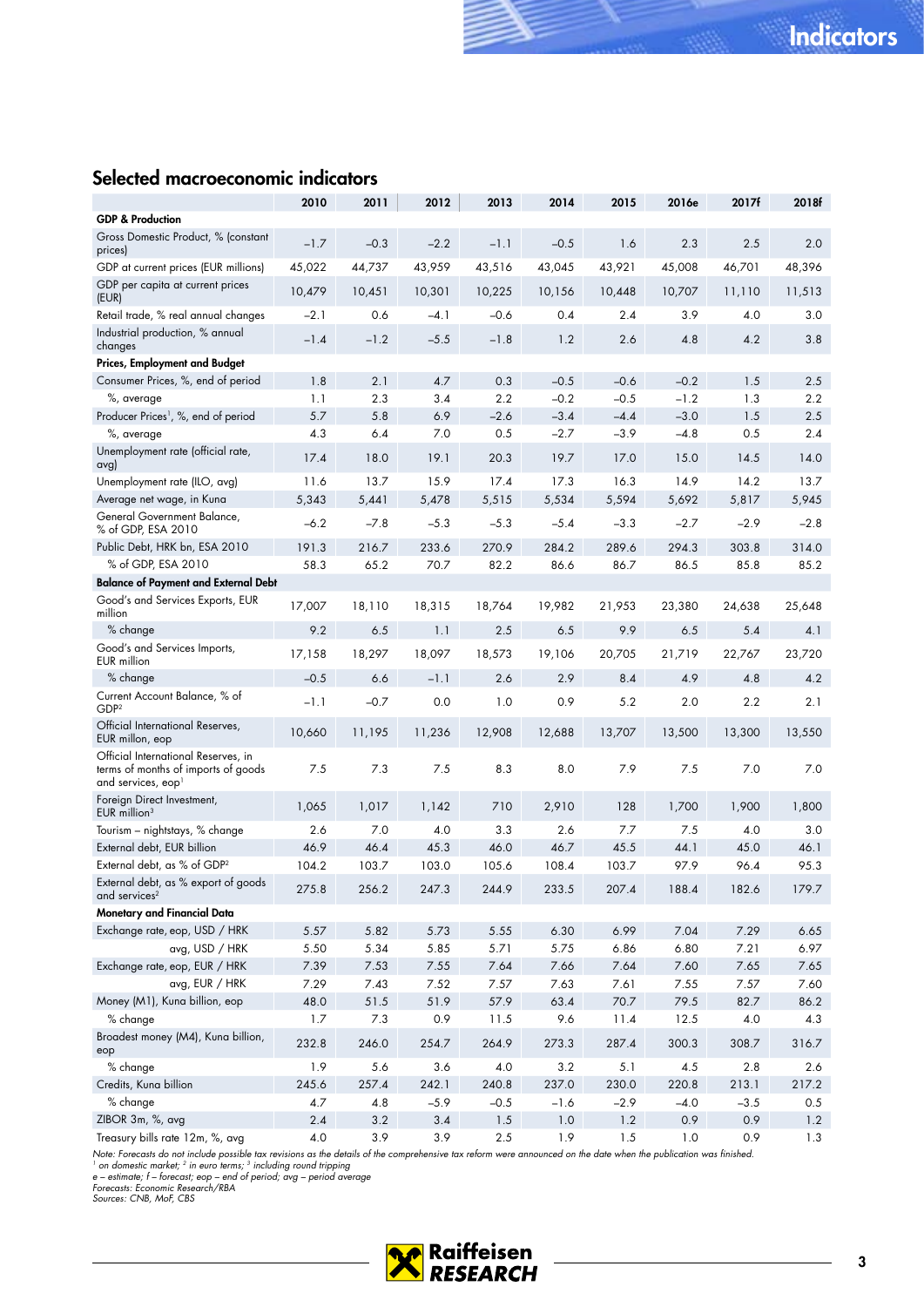<span id="page-3-0"></span>

| Real GDP (% yoy) |        |        |       |       |
|------------------|--------|--------|-------|-------|
|                  | 2016   | 2016e  | 2017f | 2018f |
| Poland           | 3.6    | 3.3    | 3.7   | 3.1   |
| Hungary          | 2.9    | 2.3    | 2.7   | 2.9   |
| Czech Rep.       | 4.6    | 2.5    | 2.7   | 2.5   |
| Slovakia         | 3.6    | 3.5    | 3.3   | 4.0   |
| Slovenia         | 2.3    | 2.0    | 2.1   | 2.2   |
| <b>CE</b>        | 3.6    | 3.0    | 3.3   | 3.0   |
| Croatia          | 1.6    | 2.3    | 2.5   | 2.0   |
| <b>Bulgaria</b>  | 3.0    | 3.0    | 3.0   | 3.3   |
| Romania          | 3.8    | 5.2    | 3.6   | 3.0   |
| Serbia           | 0.7    | 2.5    | 3.0   | 3.0   |
| BiH              | 3.0    | 3.0    | 3.5   | 4.0   |
| Albania          | 2.6    | 3.5    | 4.0   | 4.0   |
| <b>SEE</b>       | 3.0    | 4.0    | 3.3   | 3.0   |
| Russia           | $-3.7$ | $-0.5$ | 1.0   | 1.5   |
| Ukraine          | $-9.9$ | 1.0    | 2.0   | 3.0   |
| <b>Belarus</b>   | $-3.9$ | $-3.0$ | 0.0   | 1.5   |
| EE               | $-4.1$ | $-0.5$ | 1.0   | 1.6   |
| <b>CEE</b>       | $-0.6$ | 1.2    | 2.1   | 2.2   |
| Austria          | 1.0    | 1.4    | 1.3   | 1.5   |
| Germany          | 1.5    | 1.8    | 1.7   | 1.5   |
| Euro area        | 2.0    | 1.6    | 1.5   | 1.7   |
| <b>USA</b>       | 2.6    | 1.6    | 2.4   | 2.2   |

Source: Raiffeisen RESEARCH/RBI

#### Current account balance (% of GDP)

|                | 2016    | 2016e   | 2017f   | 2018f   |
|----------------|---------|---------|---------|---------|
| Poland         | $-0.3$  | 0.1     | $-0.7$  | $-1.0$  |
| Hungary        | 4.4     | 4.4     | 4.1     | 3.8     |
| Czech Rep.     | 0.9     | 1.9     | 1.3     | 0.8     |
| Slovakia       | $-1.3$  | $-0.7$  | $-0.7$  | 0.2     |
| Slovenia       | 5.2     | 7.2     | 6.8     | 6.4     |
| СE             | 0.5     | 1.0     | 0.4     | 0.2     |
| Croatia        | 5.2     | 2.0     | 2.1     | 2.1     |
| Bulgaria       | 1.1     | 1.1     | 0.4     | 1.0     |
| Romania        | $-1.1$  | $-2.8$  | $-3.3$  | $-3.5$  |
| Serbia         | $-4.6$  | $-3.7$  | $-3.7$  | $-3.5$  |
| BiH            | $-5.6$  | $-5.4$  | $-7.5$  | -7.7    |
| Albania        | $-13.6$ | $-13.7$ | $-14.6$ | $-13.0$ |
| <b>SEE</b>     | -1.1    | $-2.3$  | $-2.8$  | $-2.7$  |
| Russia         | 5.0     | 2.0     | 3.9     | 4.3     |
| Ukraine        | $-0.1$  | $-1.7$  | $-2.8$  | $-3.1$  |
| <b>Belarus</b> | $-3.8$  | $-5.7$  | $-5.7$  | $-4.5$  |
| EE             | 4.4     | 1.5     | 3.2     | 3.6     |
| <b>CEE</b>     | 2.4     | 0.8     | 1.6     | 1.7     |
| Austria        | 1.8     | $2.5\,$ | 2.2     | 2.3     |
| Germany        | 8.4     | 9.5     | 8.5     | 8.0     |
| Euro area      | 3.1     | 3.3     | 3.3     | 3.1     |
| <b>USA</b>     | $-2.6$  | $-3.2$  | $-3.5$  | $-3.5$  |
|                |         |         |         |         |

Source: Raiffeisen RESEARCH/RBI

#### Gross foreign debt (% of GDP)

|                             | 2016  | 2016e        | 2017f | 2018f |
|-----------------------------|-------|--------------|-------|-------|
| Poland                      | 70.5  | 73.9         | 74.2  | 73.0  |
| Hungary                     | 107.1 | 98.1         | 88.4  | 82.1  |
| Czech Rep.                  | 69.4  | 73.0         | 77.1  | 73.9  |
| Slovakia                    | 86.1  | 85.5         | 84.6  | 81.5  |
| Slovenia                    | 116.6 | 110.0        | 104.1 | 103.0 |
| CE                          | 65.1  | 66.4         | 66.3  | 64.4  |
| Croatia                     | 103.7 | 97.8         | 96.2  | 95.1  |
| Bulgaria                    | 77.2  | n.v.         | n.v.  | 72.5  |
| Romania                     | 56.7  | 52.8         | 52.6  | 52.4  |
| Serbia                      | 81.6  | 74.5         | 70.8  | 66.8  |
| BiH                         | 53.4  | 54.8         | 55.0  | 54.3  |
| Albania                     | 72.6  | 71.9         | 69.5  | 67.3  |
| <b>SEE</b>                  | 68.8  | 64.9         | 63.8  | 62.6  |
| Russia                      | 39.3  | 39.7         | 32.2  | 26.0  |
| Ukraine                     | 131.5 | 135.4        | 137.7 | 125.7 |
| Belarus                     | 70.2  | 76.0         | 74.4  | 73.0  |
| EE                          | 46.1  | 47.1         | 39.5  | 33.1  |
| <b>CEE</b>                  | n.v.  | n.v.         | n.v.  | n.v.  |
| Austria                     | n.v.  | n.v.         | n.v.  | n.v.  |
| Germany                     | n.v.  | n.v.         | n.v.  | n.v.  |
| Euro area                   | 124.4 | 124.8        | n.v.  | n.v.  |
| <b>USA</b>                  | n.v.  | n.v.         | n.v.  | n.v.  |
| $\sim$ $\sim$ $\sim$ $\sim$ |       | DFCFADCH/DDI |       |       |

Source: Raiffeisen RESEARCH/RBI

### Consumer prices (avg, % yoy)

|                | 2016   | 2016e  | 2017f | 2018f   |
|----------------|--------|--------|-------|---------|
| Poland         | $-0.9$ | $-0.6$ | 1.3   | 2.0     |
| Hungary        | 0.0    | 0.3    | 1.8   | 2.3     |
| Czech Rep.     | 0.3    | 0.6    | 1.7   | 2.0     |
| Slovakia       | $-0.3$ | $-0.5$ | 1.1   | 2.0     |
| Slovenia       | $-0.8$ | $-0.2$ | 1.3   | 1.5     |
| СE             | $-0.5$ | $-0.2$ | 1.4   | 2.0     |
| Croatia        | $-0.5$ | $-1.2$ | 1.3   | $2.2\,$ |
| Bulgaria       | $-0.1$ | 0.0    | 1.6   | 2.0     |
| Romania        | $-0.6$ | $-1.6$ | 1.2   | 2.4     |
| Serbia         | 1.4    | 1.2    | 2.5   | 2.9     |
| BiH            | $-1.0$ | $-0.9$ | 1.5   | 2.5     |
| Albania        | 1.8    | 1.3    | 2.2   | 2.7     |
| <b>SEE</b>     | $-0.2$ | $-0.9$ | 1.5   | 2.4     |
| Russia         | 15.6   | 7.2    | 6.1   | 5.3     |
| Ukraine        | 48.7   | 13.3   | 10.7  | 7.5     |
| <b>Belarus</b> | 13.5   | 14.0   | 12.0  | 11.0    |
| EE             | 17.6   | 8.0    | 6.6   | 5.6     |
| <b>CEE</b>     | 9.2    | 4.1    | 4.2   | 4.0     |
| Austria        | 0.8    | 1.0    | 2.0   | 2.1     |
| Germany        | 0.1    | 0.7    | 2.7   | 2.0     |
| Euro area      | 0.0    | 0.3    | 1.3   | 1.6     |
| <b>USA</b>     | 0.1    | 1.4    | 2.7   | 2.5     |

#### General budget balance (% of GDP) 2016 2016e 2017f 2018f<br> $-2.6$   $-2.9$   $-3.4$   $-3.4$  $Poland$   $-2.6$   $-2.9$   $-3.4$ Hungary –2.0 –2.0 –2.5 –3.0 Czech Rep. –0.4 –0.3 –0.2 0.0 Slovakia Slovenia –2.9 –2.7 –2.5 –2.3<br>CE –2.1 –2.2 –2.5 –2.5  $-2.1$   $-2.2$   $-2.5$   $-2.5$ <br> $-3.3$   $-2.7$   $-2.9$   $-2.8$ **Croatia**  $-3.3$   $-2.7$   $-2.9$   $-2.8$ <br>Bulgaria  $-2.9$   $-1.5$   $-2.0$   $-2.0$ Bulgaria –2.9 –1.5 –2.0 –2.0<br>Romania –0.7 –3.0 –3.2 –2.5 **Romania** Serbia –3.7 –2.5 –2.3 –1.9 BiH 0.7 -1.5 -1.0 -1.0<br>Albania -4.0 -2.5 -1.5 -1.0 Albania<br>**SEE** SEE –1.8 –2.6 –2.7 –2.3 Russia –3.6 –4.4 –3.3 –2.4 Ukraine –2.3 –3.5 –3.0 –2.5<br>Belarus 1.8 0.5 0.0 0.0 Belarus<br>**EE** EE -3.3 -4.2 -3.2 -2.3<br>CEE n.v. n.v. n.v. n.v. n.v. n.v. n.v. n.v. Austria –1.2 –1.5 –1.4 –1.3<br>Germany 0.7 0.2 0.1 0.0 **Germany** Euro area −2.1 −1.9 −1.6 −1.5<br>
USA −2.4 −3.2 −3.5 −2.6  $-2.4$   $-3.2$   $-3.5$

Source: Raiffeisen RESEARCH/RBI

#### EUR/LCY (avg)

|            | 2016   | 2016e  | 2017f  | 2018f  |
|------------|--------|--------|--------|--------|
| Poland     | 4.18   | 4.35   | 4.29   | 4.19   |
| Hungary    | 309.93 | 312.29 | 308.75 | 309.38 |
| Czech R.   | 27.28  | 27.03  | 26.86  | 25.53  |
| Slovakia   | euro   | euro   | euro   | euro   |
| Slovenia   | euro   | euro   | euro   | euro   |
| CE         |        |        |        |        |
| Croatia    | 7.61   | 7.55   | 7.57   | 7.60   |
| Bulgaria   | 1.96   | 1.96   | 1.96   | 1.96   |
| Romania    | 4.45   | 4.49   | 4.47   | 4.45   |
| Serbia     | 120.73 | 123.26 | 123.63 | 124.88 |
| BiH        | 1.96   | 1.96   | 1.96   | 1.96   |
| Albania    | 139.72 | 137.72 | 138.31 | 140.00 |
| <b>SEE</b> |        |        |        |        |
| Russia     | 68.01  | 74.69  | 65.50  | 66.36  |
| Ukraine    | 24.33  | 28.79  | 30.85  | 32.02  |
| Belarus    | 1.77   | 2.25   | 2.40   | 2.58   |
| EE         |        |        |        |        |
| <b>CEE</b> |        |        |        |        |
| Austria    | euro   | euro   | euro   | euro   |
| Germany    | euro   | euro   | euro   | euro   |
| Euro area  | euro   | euro   | euro   | euro   |
| <b>USA</b> | 1.11   | 1.11   | 1.05   | 1.09   |

Source: Raiffeisen RESEARCH/RBI

#### Fixed capital formation (% yoy)

|                | 2016    | 2016e  | 2017f | 2018f |
|----------------|---------|--------|-------|-------|
| Poland         | 6.1     | 0.4    | 6.3   | 5.0   |
| Hungary        | 1.9     | $-5.6$ | 5.0   | 7.0   |
| Czech Rep.     | 9.1     | $-1.8$ | 4.0   | 3.1   |
| Slovakia       | 14.0    | 0.0    | 4.5   | 4.0   |
| Slovenia       | 4.8     | $-4.4$ | n.a.  | n.a.  |
| <b>CE</b>      | 6.8     | $-0.8$ | 5.2   | 4.5   |
| Croatia        | 1.6     | 3.8    | 4.5   | 3.5   |
| Bulgaria       | 2.5     | 0.8    | 3.0   | 4.5   |
| Romania        | 8.8     | 6.5    | 7.0   | 7.0   |
| Serbia         | n.a.    | n.a.   | n.a.  | n.a.  |
| BiH            | 4.0     | 4.5    | 10.0  | 7.0   |
| Albania        | n.a.    | n.a.   | n.a.  | n.a.  |
| <b>SEE</b>     | 5.4     | 4.3    | 5.1   | 5.0   |
| Russia         | $-7.6$  | $-4.0$ | 3.0   | 4.0   |
| Ukraine        | $-9.3$  | 5.0    | 5.0   | 5.0   |
| <b>Belarus</b> | $-15.9$ | n.a.   | n.a.  | n.a.  |
| EE             | $-8.0$  | $-3.3$ | 3.0   | 3.9   |
| <b>CEE</b>     | $-1.3$  | $-1.5$ | 4.0   | 4.3   |
| Austria        | 0.7     | 3.2    | 2.7   | 2.4   |
| Germany        | 1.1     | 2.9    | 2.1   | n.a.  |
| Euro area      | 2.2     | 2.2    | 3.0   | 2.7   |
| <b>USA</b>     | 4.0     | 6.8    | n.a.  | n.a.  |

Source: Raiffeisen RESEARCH/RBI

#### Public debt (% of GDP)

|                | 2016  | 2016e | 2017f | 2018f |
|----------------|-------|-------|-------|-------|
| Poland         | 51.3  | 52.2  | 52.6  | 53.5  |
| Hungary        | 75.5  | 74.6  | 74.1  | 73.7  |
| Czech Rep.     | 40.3  | 39.5  | 38.4  | 37.2  |
| Slovakia       | 52.9  | 53.2  | 52.8  | 51.3  |
| Slovenia       | 83.2  | 81.7  | 80.5  | 79.6  |
| <b>CE</b>      | 53.9  | 54.1  | 53.9  | 53.9  |
| Croatia        | 86.7  | 86.5  | 85.8  | 85.2  |
| Bulgaria       | 26.3  | 29.5  | 30.0  | 31.0  |
| Romania        | 38.4  | 39.0  | 39.9  | 40.2  |
| Serbia         | 74.7  | 72.8  | 67.9  | 62.7  |
| BiH            | 42.8  | 42.5  | 42.8  | 42.5  |
| Albania        | 72.2  | 70.5  | 67.8  | 64.0  |
| <b>SEE</b>     | 48.2  | 48.6  | 48.5  | 48.0  |
| Russia         | 12.7  | 13.5  | 14.0  | 14.5  |
| Ukraine        | 72 6  | 77.5  | 78.4  | 73.0  |
| <b>Belarus</b> | 48.5  | 49.9  | 46.4  | 45.0  |
| EE             | 17.8  | 18.8  | 19.2  | 19.3  |
| <b>CEE</b>     | n.v.  | n.v.  | n.v.  | n.v.  |
| Austria        | 86.2  | 84.3  | 82.7  | 81.1  |
| Germany        | 71.2  | 68.6  | 66.3  | 64.0  |
| Euro area      | 90.4  | 90.0  | 89.0  | 88.0  |
| <b>USA</b>     | 101.9 | 105.5 | 105.6 | 104.9 |

Source: Raiffeisen RESEARCH/RBI

#### **Ratings**

|                                                            | S&P    | Moody's        | Fitch     |
|------------------------------------------------------------|--------|----------------|-----------|
| Poland                                                     | BBB+   | A2             | $A -$     |
| Hungary                                                    | BBB-   | Ba1            | BBB-      |
| Czech Rep.                                                 | $AA-$  | A1             | A+        |
| Slovakia                                                   | $A+$   | A2             | $A+$      |
| Slovenia                                                   | A      | Baa3           | $A-$      |
|                                                            |        |                |           |
| Croatia                                                    | BB     | Ba2            | BB        |
| Bulgaria                                                   | BB+    | Baa2           | BBB-      |
| Romania                                                    | BBB-   | Baa3           | BBB-      |
| Serbia                                                     | $BB -$ | B <sub>1</sub> | BB-       |
| BiH                                                        | В      | B3             | NR        |
| Albania                                                    | B+     | B1             | <b>NR</b> |
|                                                            |        |                |           |
| Russia                                                     | BB+    | Ba1            | BBB-      |
| Ukraine                                                    | B-     | $C0$ a $3$     | CCC       |
| <b>Belarus</b>                                             | $B -$  | C <sub>q</sub> | $B -$     |
|                                                            |        |                |           |
| Austria                                                    | $AA+$  | Aa1            | $AA+$     |
| Germany                                                    | AAA    | Aaa            | AAA       |
|                                                            |        |                |           |
| USA                                                        | AA+    | Ααα            | ΑΑΑ       |
| for FCY, long-term debt<br>Source: Raiffeisen RESEARCH/RBI |        |                |           |

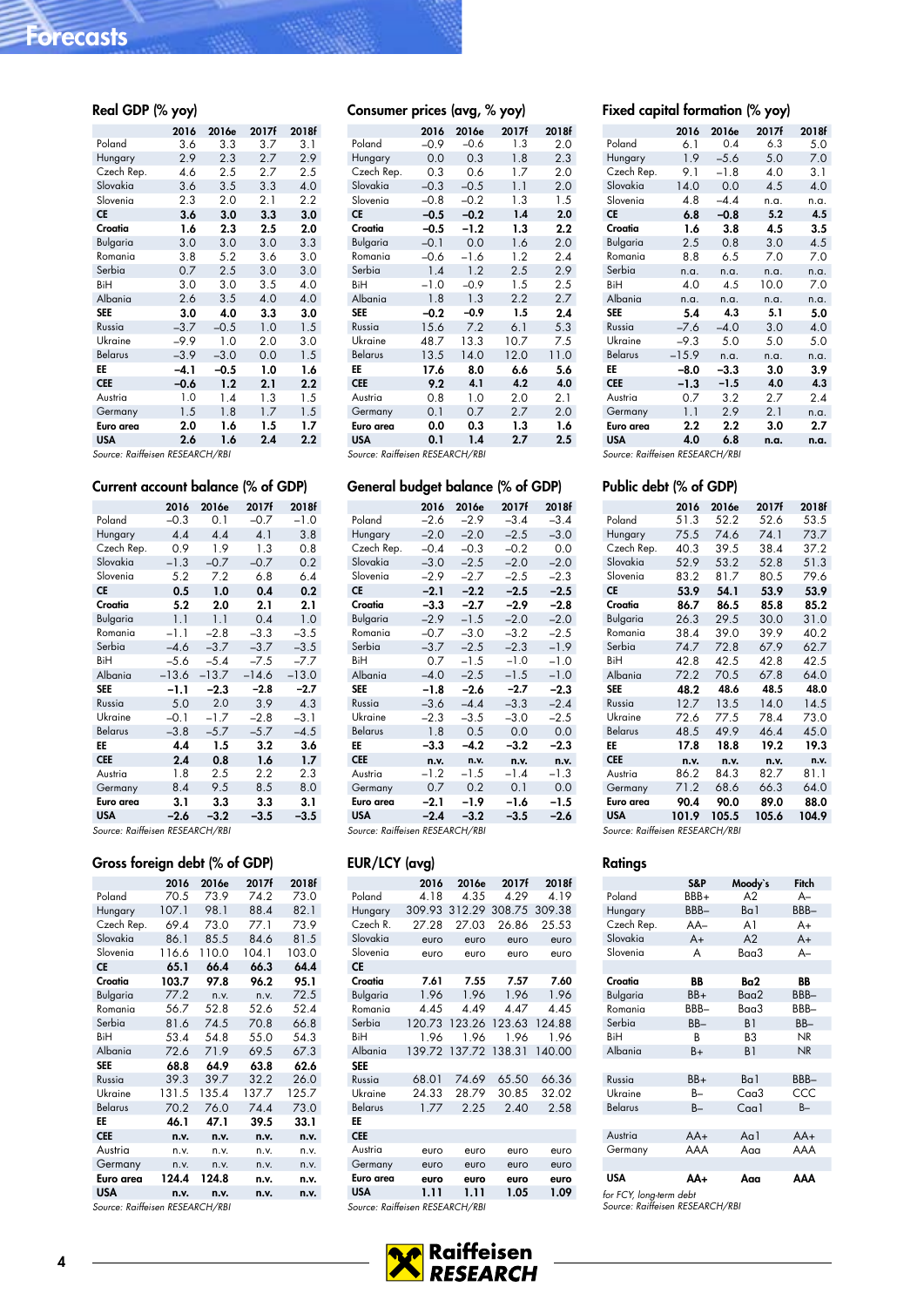### Time to put reforms at the fore

Economic growth that continued throughout the Q216 is predominantly spurred by domestic demand, while the positive impact of the growth of exports of goods and services was mitigated by import of goods. The first indicators for the Q3 encouraged us to expect that this rise, headed primarily by personal consumption and investments, will continue. On the other hand, the positive effect of net foreign demand might be largely diminished by the strong dependence on imports which became especially noticeable with the growth of the exports of services, i.e. tourism. Personal consumption will continue to find support in the absence of inflationary pressures, slightly more favourable indicators from the labour market and the strong growth of tourism indicators, which have a great impact on household income. Investment activity, whose growth dynamics accelerated in the Q2 gained momentum both in the public and the private sectors, with encouraging data coming from better utilisation of EU funds. Amid the good realisation of budget revenues, despite political uncertainty, investment growth continued as well. On the demand side, positive contribution to the GVA came from all activities, especially those related to trade and the hospitality industry. Although registering a more modest growth, industry also made a positive contribution, while recovery in construction slightly accelerated. We expect similar developments in the Q3 but with a stronger contribution of activities connected to tourism. Amid such conditions the projected real 2016 economic growth of 2.3% is exposed to positive risks, even in the case of growth slowdown in the Q4.

Croatia's external vulnerability also reduced in the first six months which is reflected in the fall of gross external debt and C/A surplus. In addition, the analysis of total assets and liabilities of all sectors showed that international imbalances continued reducing. Still, Croatia's net international investment position of 78% of GDP clearly indicates the need to further reduce macroeconomic imbalances. One of the ways for this is to increase competitiveness and exports. Inflows to the budget have grown amid economic recovery. With the government spending reigned in, the budget deficit fell to below 3% of GDP. Expectations show it will remain there in the years to come. Namely, the government placed its focus on further fiscal consolidation paired with tax burden alleviation and the creation of a stimulating business environment. Assuming that external conditions remain unchanged, growth projections until 2018 are thus exposed to positive risks. However, medium to long-term sustainability is largely conditioned by the implementation of reforms in the public systems (health care, education, welfare and the pension system), stronger rule of law and improved efficiency of the public administration. Otherwise, changes in the external environment such as increased financing costs, slowdown in the growth of Croatia's most important trade partners or in an extreme case a sudden and unforeseen fall in tourism would jeopardise Croatia's recovery but also the sustainability of public finances. For the time being, external environment remains encouraging given that we do not expect the ECB's monetary policy to tighten. Moreover, the QE programme might be extended until September 2017. After that time, the exit strategy from an extremely expansive policy should take the form of gradual reduction in the volume of bond purchase and the maintenance of the key interest rate at current levels until the H118. The said projections are, of course, based on the modest recovery of consumer prices which depend on developments in the commodities market, especially on the prices of crude oil and food.

#### Real GDP (% yoy)



Employment and persons insured



broken) Sources: CBS, CPII, Economic RESEARCH/RBA



Sources: CBS, Raiffeisen RESEARCH

Zrinka Živković Matijević

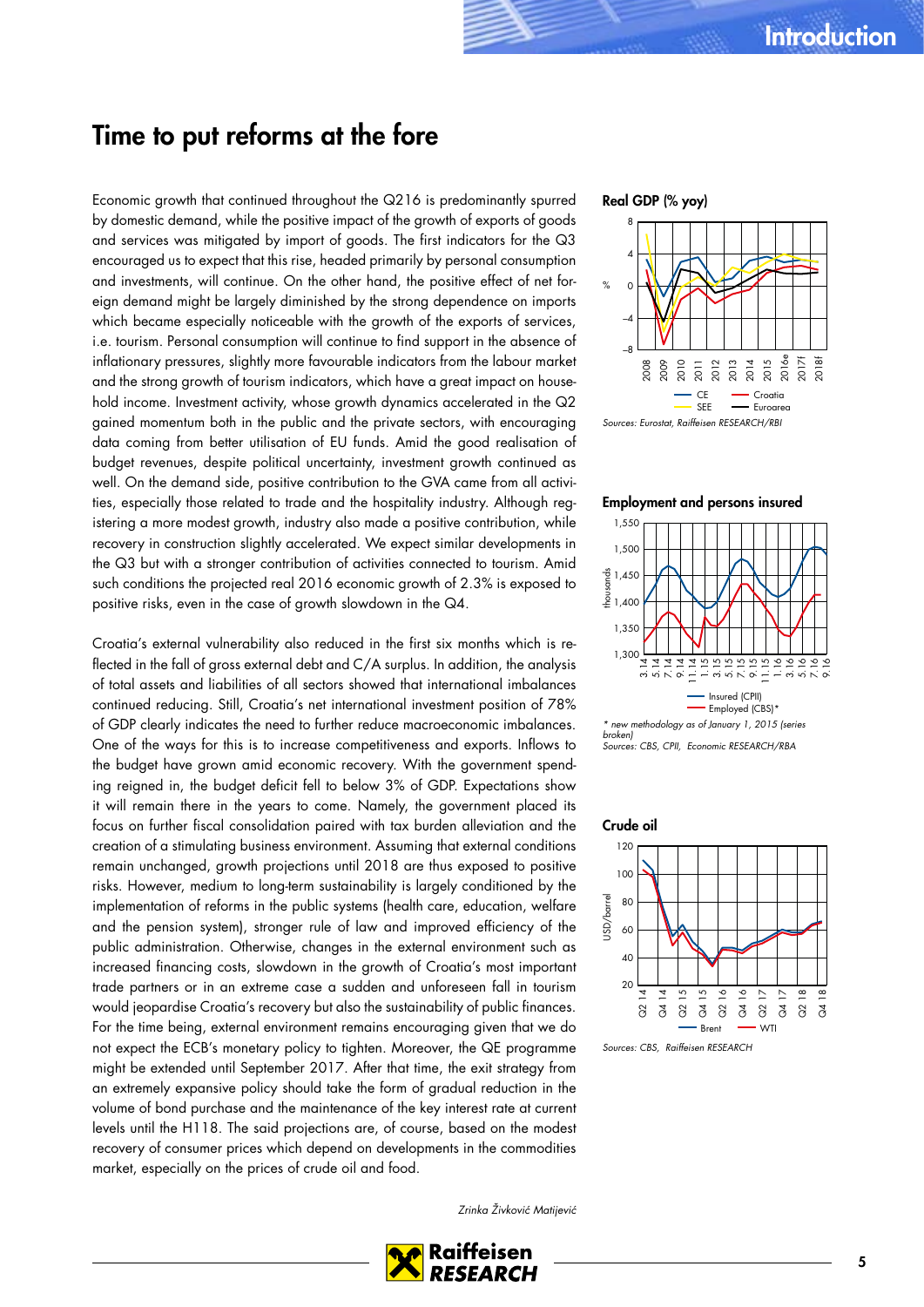### New government, old challenges and more favourable macroeconomic environment

- **End of political uncertainty**
- The projected 2016 and 2017 growth exposed to greater positive risks
- **Medium term growth sustainability yet to be achieved**

Seats in the Croatian Parliament (151), September 2016



Sources: State Electoral Commission, Economic RESEARCH/RBA

GDP contributions





The snap parliamentary elections in the Republic of Croatia ultimately brought back a sense of certainty to the political arena. After a month-long negotiations with Most, the representatives of national minorities and smaller parliamentary parties it seems that the HDZ ensured stability in its upcoming four-year term. Having won 61 seats, and ensuring the support of the mentioned political actors, the new government counts on the support of 91 of the total of 151 representatives in the Parliament.

The Government's programme for the upcoming four years envisages a comprehensive tax reform (focusing on the alleviation of the tax burden), institutional strengthening and an increase in the efficiency of the public sector with an aim to improve the business environment, fiscal responsibility and the utilisation of EU funds.

In view of all this, the response of the investment community is likely to be positive. The better-than-expected recovery, improved fiscal metrics and political certainty could improve Croatia's outlook from negative to stable when Moody's and S&P make their revisions. On the other hand, experience shows that a wellprepared programme does not necessarily equal a consistent and successful implementation of (reform) measures. Therefore, Croatia's rating will remain two levels below investment grade and its risk premium above that of comparable CEE peers thus reflecting investor caution and the fact that restoring investor confidence will strongly depend on the implementation of the presented plan. Currently, macroeconomic and market environment provides good support for stronger implementation of reforms already in the first year of mandate.

Partly overshadowed by political developments, the country's economy continued recovering in Q2. This growth was headed primarily by domestic demand and continued at the same pace as in  $Q1$  (+0.5% at the quarterly level), while real annual growth reached the above-expected 2.8%. Nevertheless, net foreign demand has made a negative contribution for the third quarter in a row. Namely, despite exports of goods and services continuing to raise, due to high dependence on imports the recovery of domestic demand (consumption and investments) and the growth of the exports of services had as a consequence the increase in the demand for imported goods.

On the other hand, healthy growth rates of personal consumption continued to find support in the increase of the real disposable income amid the decline in consumer prices and interest rates. Tourism has an especially significant role because the high share of private accommodation positively contributes to the purchasing power of the household sector due to the generated rental income. There is seasonal employment as well. The growth of investments for the fifth quarter in the row is encouraging, especially in the view of its acceleration. The real annual rate of gross fixed capital formation growth, totalling 6.3%, is the highest since 2008. This is not surprising, given that during the crisis investments lost over 30% of their real value, predominantly through the construction sector. The growth of

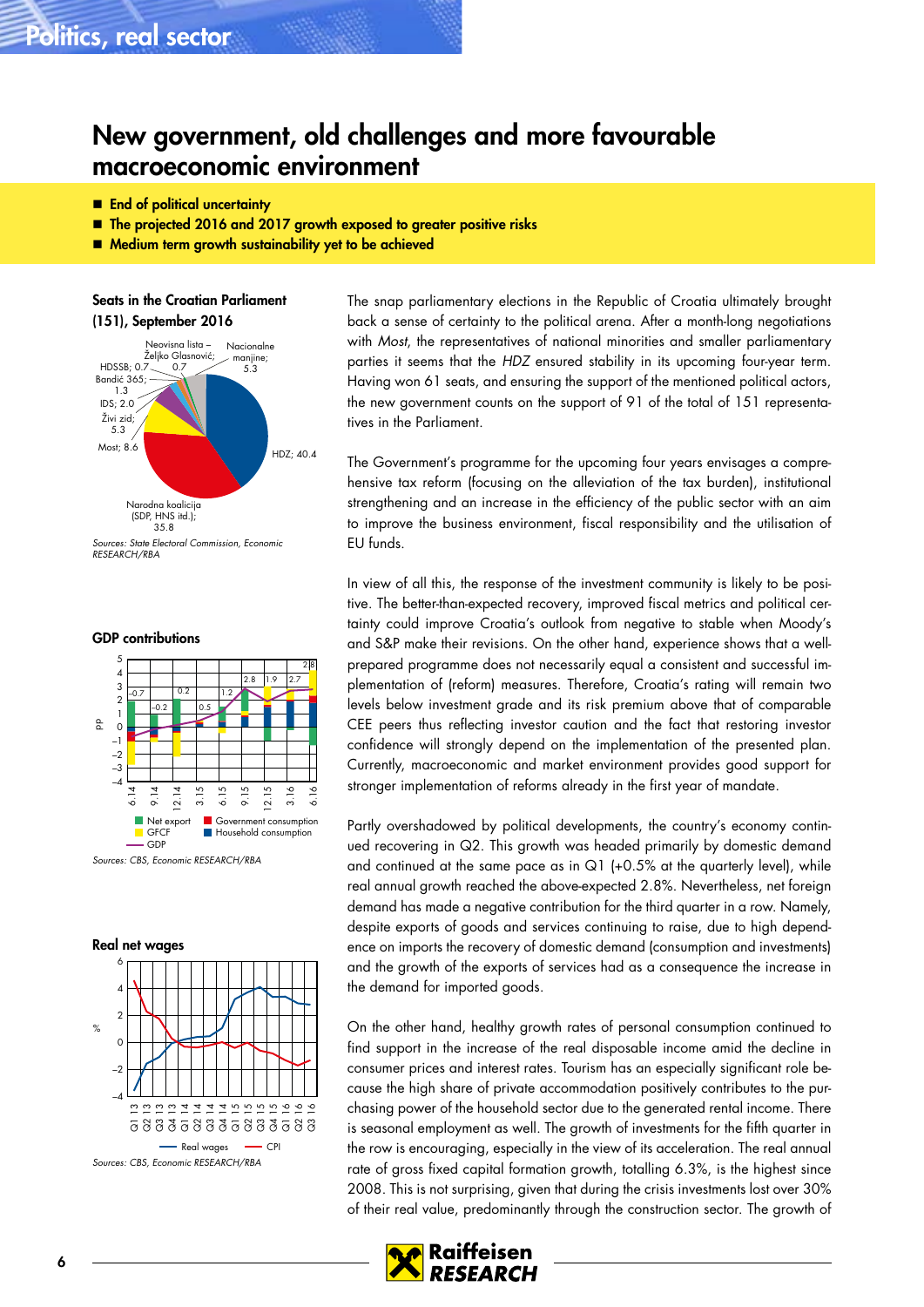investments observed in 2016 is also visible in the public and private sector, with a positive influence also coming from better utilisation of EU funds.

On the supply side, growth continued in activities closely connected to tourism and trade. Growth in construction accelerated as well. Despite the slowdown, (manufacturing) industry also contributed positively to the growth of the gross value added.

The initial high-frequency indicators for the third quarter confirm the continuation of similar developments. Summer months brought exceptionally good tourism results. With the growth of overnight stays of 12.2% in July and 8.2% in August, a relatively strong growth of retail trade turnover is not surprising. However, fact remains that a noticeable share (some 40% of the nominal turnover) is directed at satisfying life's basic needs. With the (seasonal) decline in unemployment, healthy growth of personal consumption, which is the largest component of the gross domestic product, is certain. Data from the construction sector indicate further recovery and further growth of production and imports of capital equipment. On the other hand, a stronger growth of imports over exports continued, which will diminish the positive effect of the exports of goods and services. Amid such conditions the projected real growth of the economy in 2016, of 2.3%, is exposed to positive risks even in case of a slowdown in growth in the last quarter. The last quarter will be marked by the return of seasonal workers to the unemployment lists and lower employment at quarterly level. In addition, we may expect quarterly reductions in investment activity in the construction sector.

External vulnerability continued reducing in the first six months of the year through the decline in gross external debt and the surplus in the balance of payments current account. The fall of external debt to levels below 100% of the gross domestic product is a consequence of all sectors deleveraging, especially that of the government and financial institutions, i.e. banks. The below-100% level of GDP was last observed in Q3 2009. While the government postponed its spring issue of the Eurobond, banks deleveraged due to relatively cheap domestic deposits, high liquidity and the still-modest demand for loans. Further, much more favourable conditions in the domestic market motivated the corporate sector to substitute a portion of its debt to foreign creditors by borrowing domestically.

According to our expectations, the balance of payments current account surplus (estimated at some 2% of GDP) will remain at some 2% of GDP even after the effects of the conversion of loans indexed to the Swiss franc have vanished. A deterioration in the goods accounts arising from a stronger growth of imports and better operating results of foreign companies (which thus increase the expenditures of the primary income) will be softened by the expected increase in the surplus on the goods account and higher income in the secondary income account where the allocated funds received from EU funds are registered. Foreign exchange income from tourism for the year as a whole might exceed EUR 8.5bn, the historical nominal high. Viewed in the medium-term, interest expenses related to non-residents have a high potential to decline amid high global liquidity given that possible refinancing at maturity should be realised at the historically lowest interest rate levels.

#### Business and consumer confidence



#### C/A balance



\* yellow implies impact of mandatory CHF conversion Sources: CNB, Economic RESEARCH/RBA

#### Travel receipts (tourism)



Sources: CNB, Economic RESEARCH/RBA

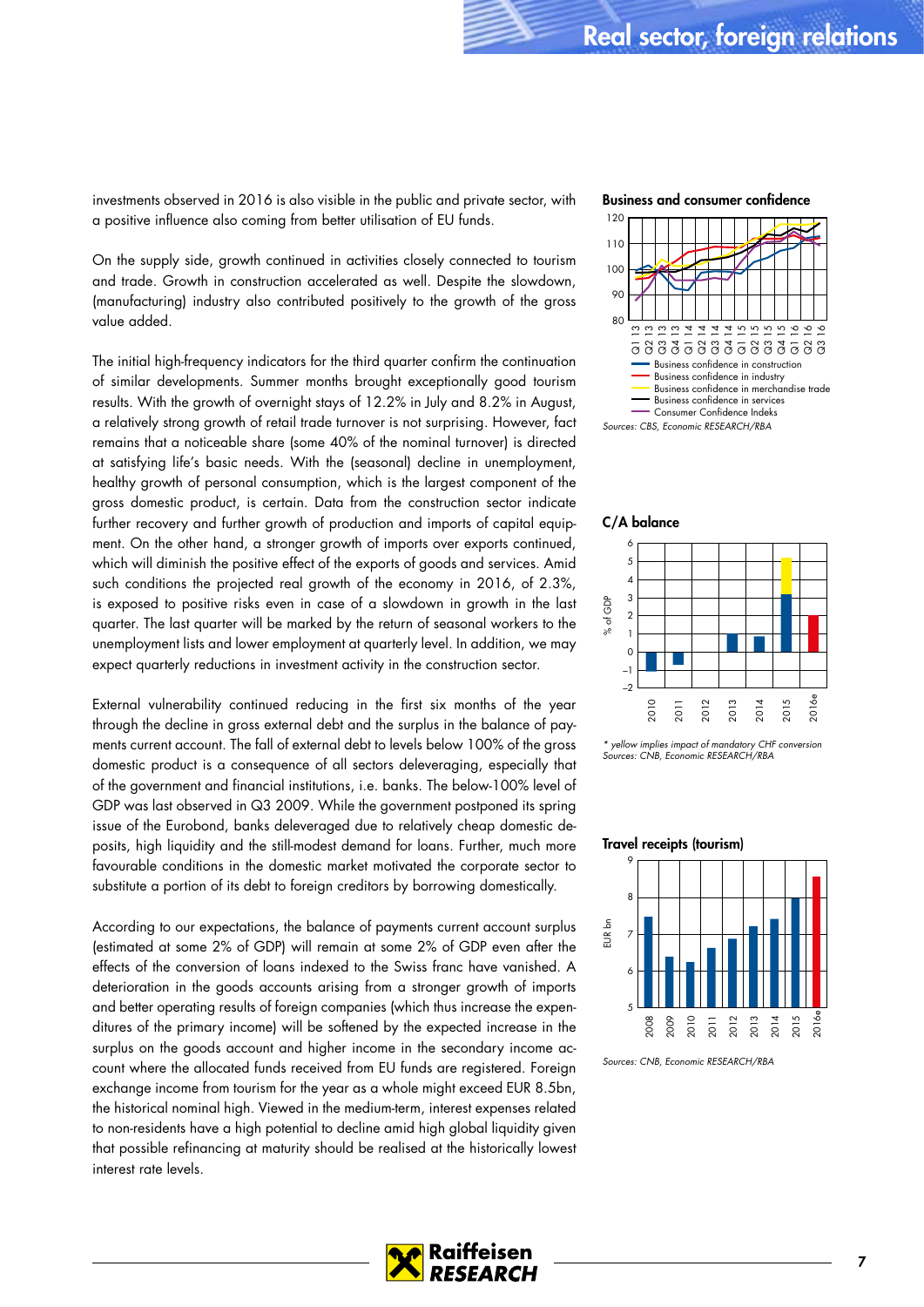Gross external debt



### Withdrawal of EU funds (intensified in late 2015)







Source: WEF: Global Competitiveness Report 2016–2017

For the time being, we will keep our 2017 economic growth projections at 2.5%. provided that external factors remain the same. This assumes a moderate growth of the EU economy and other Croatia's most important trade partners, a more successful, and longer, tourist season and investment growth. We expect investments to grow both in the private and the public sector. They are to be based on stronger withdrawal of funds from EU funds and local elections due in the spring of 2017. In addition, mild optimism is being restored amid much lower costs of borrowing which are supportive of investments.

At the time of crisis, Croatia's private sector turned to foreign markets so we assume that the exports of goods will continue growing. Taking into consideration the structure of goods and services (predominantly relying on work- and labour-intensive products and tourism) we think that there is sufficient room for more sophisticated products and services of higher value added. Apart from the ability and adaptability of the private sector, changes will largely depend on the government's measures aimed at removing the most problematic factors for doing business in Croatia. According to the last Global Competitiveness Report 2016 – 2017 they relate predominantly to the public sector and include low efficiency of public administration, taxation burden, unstable policies, tax regulations, corruption, etc.

On the other hand, growth projection in 2017 is exposed to the positive risk of an increase in personal consumption given that measures to alleviate the burden on personal income are under way. Alleviation of taxation burden on companies and possible improvement of investment climate paired with the reform of large public systems and the improvement of the efficiency of public administration would surely positively contribute to growth sustainability and to an increase in the potential GDP rate. This is especially important for creating conditions which would facilitate the creation of new jobs, which would influence not only the structural weaknesses of the labour market (reduce seasonality, match labour force supply and demand, etc) but also halt the exceptionally negative trend of the outflow of the most productive portion of the population. Viewed in the long-term, the ageing of the population and the loss of the younger portion of the population represent a big risk for the growth and sustainability of public finances (the pension and health care systems).

As for short-term negative risks, there is a large exposure to tourism, which would, in case of incidents, greatly deteriorate and jeopardise recovery given that the materialisation of negative risks would directly affect the exports of services, personal consumption and ultimately budget revenues.

In short, Croatia finally caught up with the EU and the CEE average by the dynamic of its growth. In this year and the next, this growth will be exposed to positive risks while for its long-term sustainability and stability, and for an increase in its potential rate, it would be necessary to implement the long-known measures aimed at improving the investment climate, reform the public system, strengthen the rule of law and improve the efficiency of public administration. Otherwise, changes in its environment will push Croatia back to stagnation and cause further comparative lagging behind the rest of Europe.

Zrinka Živković Matijević

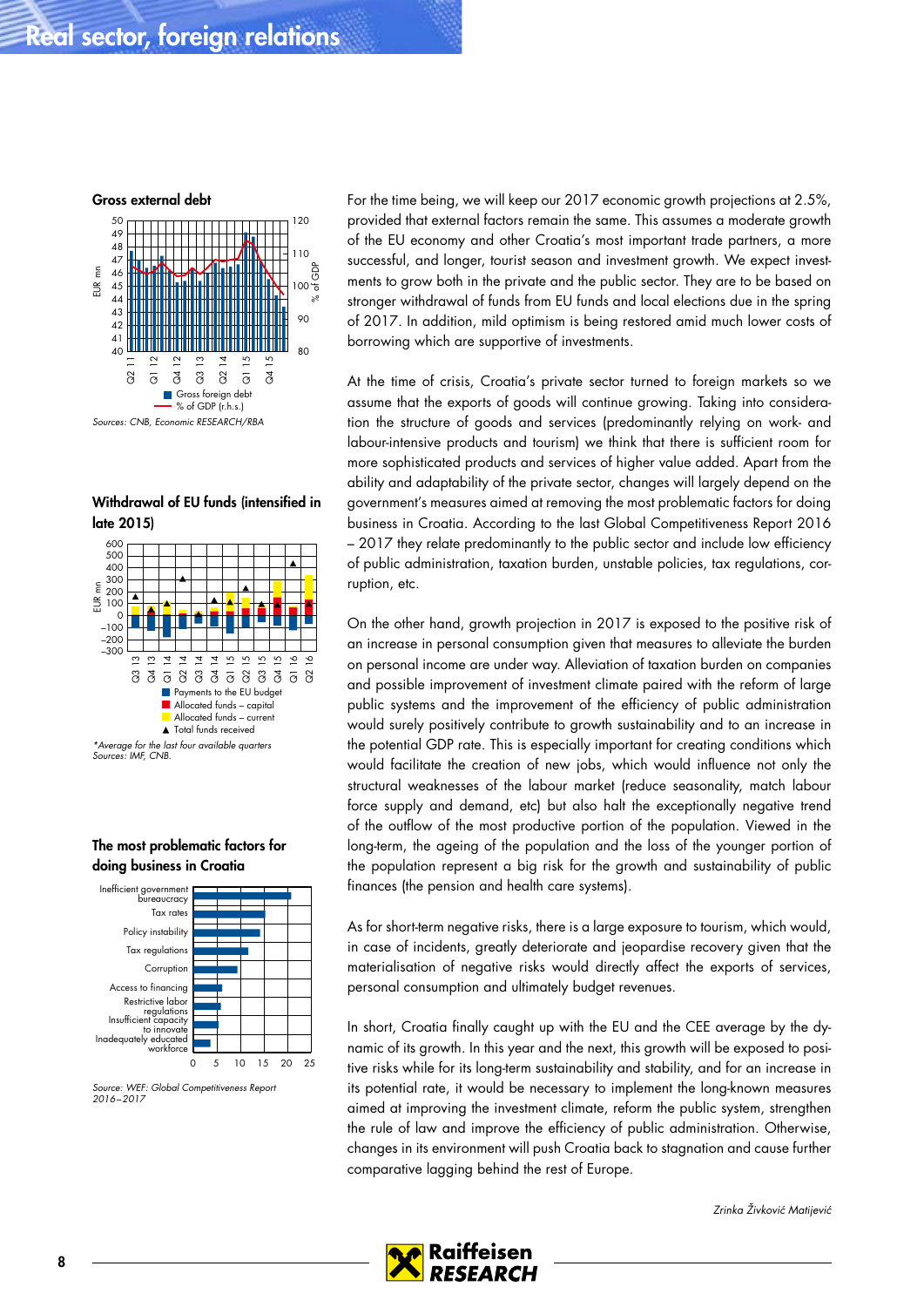### General government deficit below 3% of GDP

- Fiscal indicators improve in Q2
- **Risk of stronger fiscal consolidation in the medium-term**
- What could we expect from the comprehensive tax reform?

The uncertainty associated with the unstable and complicated political situation surrounding the period of a technical government is finally behind us. The forming of a new government that received confirmation from a strong majority of the members of the Parliament implies that Croatia finally entered a stable political period. This also restores hope that the government will direct its efforts at reforms aimed to achieve sustainable fiscal metrics and economic growth. This is to be translated from the published economic plan for the upcoming four years.

Positive developments in the fiscal statistics continued this year, receiving strong support from the great outturn in tourism and the fact that the reduction in government spending was conditioned by the temporary financing in this year's Q1 and later by the period in which the technical government was restricted by law regarding the amount and structure of budget expenses. The betterthan-expected economic recovery and improved fiscal metrics provide a good foundation for strong implementation of reforms already in the first year in office of the new government. This is confirmed by the so-called October Report of the CBS on excessive budget deficit and general government debt, according to which the overall consolidated general government deficit in 2015 totalled 3.3% of GDP (in accordance with ESA 2010 methodology). According to the Report, last year, for the first time, we registered a primary general government surplus of HRK 897m (GDP 0.3%). The latter is especially encouraging as it indicates the stabilisation of public debt (which actually represents cumulative budget deficit). Therefore, a deficit reduction is a precondition to achieve public debt sustainability. In the last 15 years or so Croatia has been registering an exceptionally high, uninterrupted and at the same time unsustainable growth of public debt. Countries with high public debt levels are exposed to great risks and are vulnerable to changes in their environment (especially relating to interest rate changes or absence of stronger economic growth). Therefore, in addition to the fact that Croatia is currently in the EDP, the realised primary surplus returns it to the path to stability by balancing current consumption. On the other hand, this also points to a conclusion regarding the relatively high level of interest expenses, which reached HRK 12bn last year, registering an annual rise of over 4%. According to the October Report, total public debt at the end of last year totalled HRK 289.6bn or 86.7% of GDP. The significant reduction in the consolidated general government deficit last year contributed positively to the slowdown in the nominal growth of public debt. According to Eurostat data, the Q12016 deficit of 4.3% of GDP was followed by a general government surplus of 1.6% of GDP in the period from April to June. Here we should stress the uneven dynamics of budget revenue and expenditure realisation over different months of the fiscal year. This warrants caution when making conclusions based on quarterly data. However, the annual growth of revenues over expenditures is encouraging, since it could possibly result in the additional reduction of the fiscal deficit, which could go down to 2.7% of GDP this year (down 0.6 pp on 2015). Consequently, the effect of lower deficit will have a positive influence on public debt, which could, given the expected economic growth, lower its share in GDP to the level slightly below the one at the end of 2015.





#### Consolidated Central Government revenues H1 2016\*



\* GFS 2010 metodology Sources: MoF, Economic RESEARCH/RBA

#### Consolidated Central Government expenses H1 2016\*



\* GFS 2010 metodology Sources: MoF, Economic RESEARCH/RBA

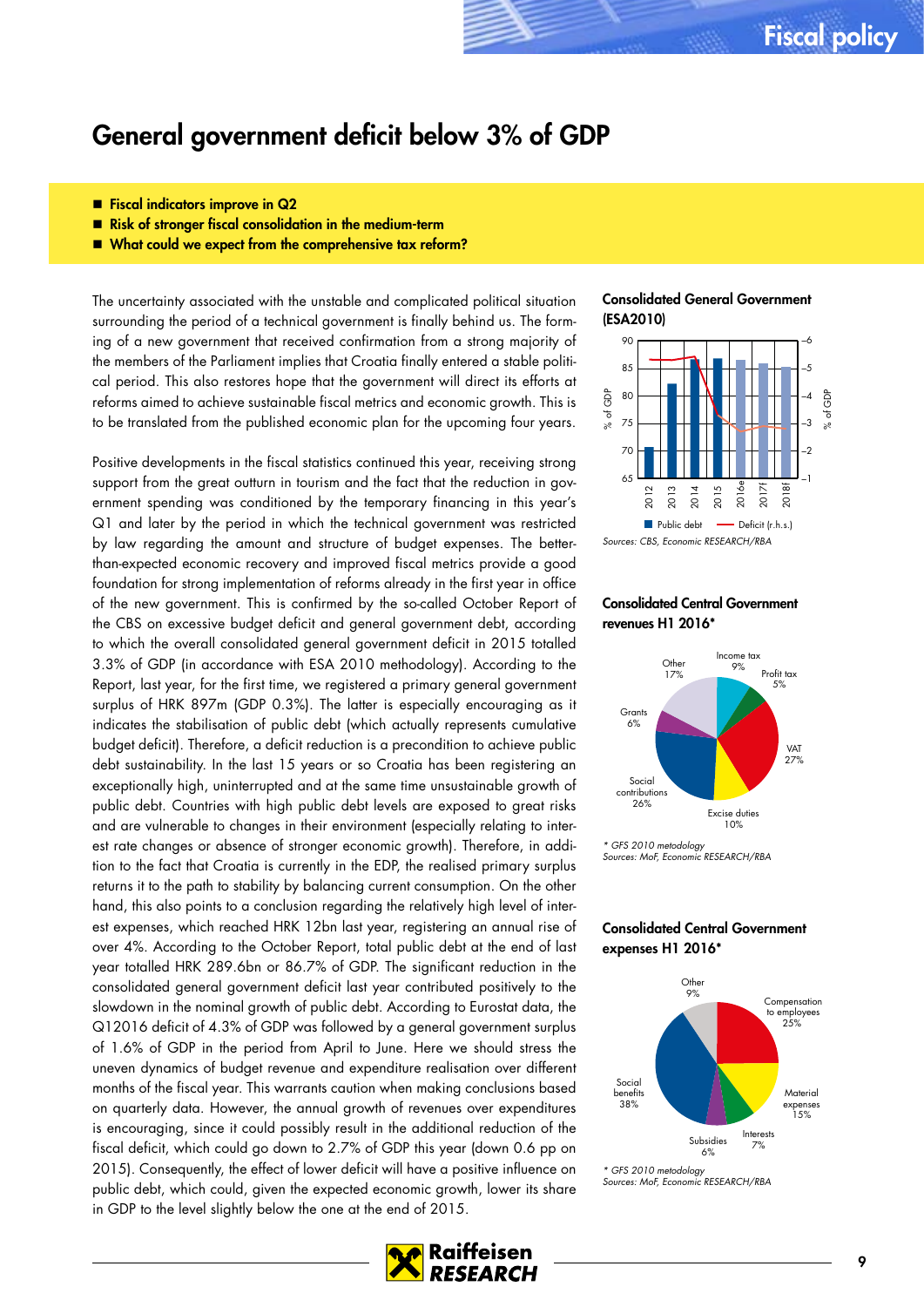The latest data issued by the Ministry of Finance for the period from January to August (according to national methodology, based on the so-called cash principle) also indicate a continuation of the fiscal consolidation this year since the primary surplus increased by as much as HRK 7bn in the period under review. Here we should especially stress the exceptionally high interest expenses which exceeded HRK 8bn in the

#### Basic changes to the tax system

|                          | Porez na dobit                                                                        |
|--------------------------|---------------------------------------------------------------------------------------|
| <b>Current situation</b> | <b>Proposed measures</b>                                                              |
| 20%                      | 18%                                                                                   |
| 20%                      | 12% for farmers, craftsmen and small entrepreneurs with<br>annual income below HRK 3m |

#### Other proposed measures:

increase in entertainment expenses recognised for tax purposes from 30% to 50%

recognition of value adjustments and tax expenses for uncollected receivables

agreements with the TA on transferred prices – prices charged among affiliated companies within a group – regulation of group redistribution costs

|                          | Income tax*              |
|--------------------------|--------------------------|
| <b>Current situation</b> | <b>Proposed measures</b> |
| 12%                      | to be repealed           |
| 25%                      | 24%                      |
| 40%                      | 36%                      |
|                          |                          |

Other proposed measures:

equalisation and increasing of personal deduction HRK 2 600 to 3 800 for all obligors introduction of a single tax bracket for income from HRK 0 to HRK 17 500 subject to a tax rate of 24%

raising of personal deduction threshold for children and other dependants **Contributions** 

reduction of the difference between the minimum wage and the lowest base – increasing the coefficient from 0.35 to 0.38

repealing of exemptions from the contribution payment requirement

reduction of the contribution payment for all temporary and other activities in order to stimulate and facilitate employment: for pension insurance on the basis of generational solidarity, from 20% to 10%, for health insurance, from 15% to 7.5%

| Value added tax          |                                                                                                   |  |  |  |
|--------------------------|---------------------------------------------------------------------------------------------------|--|--|--|
| <b>Current situation</b> | Proposed measures (as of 1 Jan 2017)                                                              |  |  |  |
| 25% general rate         | lowering of VAT rate on individual products and services<br>from $25\%$ to $13\%$                 |  |  |  |
| 5% and 13% lower rate    | lower rate of 13% is to be raised back to 25% (services in<br>the hospitality industry and sugar) |  |  |  |
|                          | lower rate of 5% is to be raised to 13% (cinema tickets)                                          |  |  |  |
|                          | Proposed measures (as of 1 Jan 2018)                                                              |  |  |  |
|                          | 24% general rate                                                                                  |  |  |  |
|                          | 12% lower rate                                                                                    |  |  |  |
| Real estate transfer tax |                                                                                                   |  |  |  |
|                          |                                                                                                   |  |  |  |

reduction of the real estate transfer tax rate from 5% to 4%

repealing of exemptions from payment of real estate transfer tax aiming to equalise the tax treatment of all citizens, regardless of the real estate property

the entire income arising under this item will become the income of local government units procedure simplification – determining the tax obligation without citizens having to file a request

#### Excise duties

the obligation to submit a form for excise duty calculation on annual basis for small producers of strong alcoholic beverages is to be (approx. 41 000 obligors)

making vine export to other countries easier for small wineries (easier exports for 2 000 small wineries)

repealing of the obligation to calculate the difference of excise duty on cigarette supplies if the amount of difference in excise duty is below HRK

repealing of the obligation to mark alcohol and alcoholic beverages with a special (registration) stamp

Tax on income from employment. Sources: MoF, Economic RESEARCH/RBA

**Raiffeisen** RFSFARCH

eight months of the year. Positive expectations arise from the recently published plans of a comprehensive tax reform. Additional alleviation of tax burden in the segment of income tax will contribute to the releasing of a larger available income, the effects of which are bound to spill over to the growth of personal consumption as the largest GDP component. Additionally, apart from the announced reduction of the parafiscal burden we expect reforms of the tax brackets in the segment of income tax to spur private sector growth, i.e. the growth of investments necessary for the new upswing in economic activity. On the other hand, the lowered income tax rate should increase competitiveness and thus contribute to economic revival. Nevertheless, the comprehensive effect may be achieved only through clear and decisive implementation of structural reforms and improvement of the business and investment climate. According to estimates, the effects of the proposed taxation changes should lower budgetary revenues by between HRK 1.8 and 2bn, which we assume the government intends to replace by the increase in household spending. The Finance Minister stressed that in 2017 general government deficit might go own additionally, to 2% of GDP. Given the expected continuation in economic growth, over the projection horizon until 2018 we are expected to see a further reduction in the share of public debt in GDP (regardless of its nominal growth). Therefore the intensity of stabilisation of and of controlling/reducing public debt growth will primarily depend on the implementation of the necessary public sector reforms within the framework of the announced fiscal consolidation.

Elizabeta Sabolek Resanović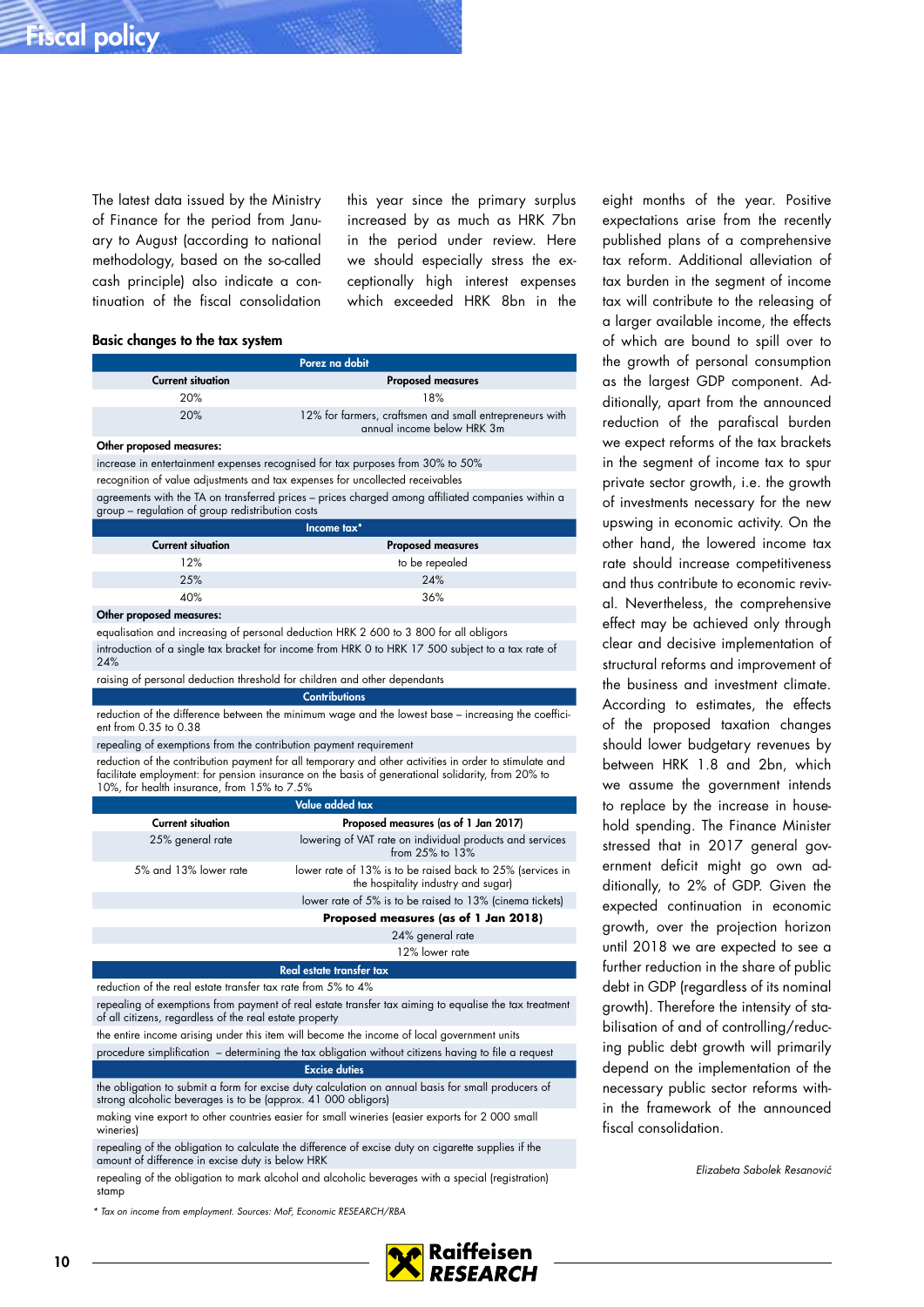### Yields decline

- **Market reacts positively to New Government**
- In the face of large maturities

The period after the election and the formation of the New Government yielded an instant positive result in the markets by reflecting that the period of political uncertainty which contributed to market oscillations is finally behind us. Moreover, spurred by the record tourist season which had a synergic effect with lower expenditures on the decrease of the budget deficit public debt reduced, totalling HRK 288.9bn at the end of July. Thus, public debt fell for the fifth month in a row, on an annual level, spurred additionally by a mild appreciation of the kuna against the euro. In addition, the government's weaker need for borrowing arose from the use of its deposits with the CNB, while positive economic growth also contributed to the narrowing of the share of public debt in GDP.

Although the local debt securities market did not see more significant reactions in terms of trading volumes, the focus of investors was on the government's kuna issues which were followed by the increased investors' interest at T-bill auctions. The lack of securities in the shallow domestic market should continue to mark the local market until the end of the year. Prices should remain relatively high and yields low, receiving additional boost from ample liquidity in the system (indicating their downward trend during the latest T-bill auctions as well).

At the same time, the positive sentiment on the Croatian Eurobond market is evident. It is additionally spurred by a more stable political environment and undoubtedly also by improved fundamentals. Consequently, Croatia's risk premium expressed by a 5-year USD CDS fell from more than 260 bps late in June to 200 bps at the end of September. Although it is still higher than that of comparable countries from the region, fact remains that it undoubtedly reflects the importance of market perception in connection to the economic and political developments in the country. It is therefore noteworthy that a short-term positive market reaction is also exposed to negative risks, primarily those related to the continuation of the started fiscal consolidation.

We would like to stress here that 2017 is the year of big maturities which requires active involvement within the framework of the fiscal strategy. To be more exact, next year we are to see the maturity of liabilities worth EUR 2bn arising from issued Eurobonds (of which EUR 0.6bn are interest payments). As a result, we expect the government's more active role in the primary market already in the first quarter 2017, without doubting that the government will meet its obligations. The latter is confirmed by solid international liquidity position: gross financing needs, defined as a sum of debt repayments and C/A balance, would be expected to reach 27% of GDP in 2017 vs. 33% of GDP in international reserves. Finally, we think that the key factor in the evaluation of reform implementation will be the proposed 2017 budget which should ultimately strive to improve Croatia's credit rating and thus to lower financing costs.

Tomislava Ujević





Sources: Bloomberg, Economic RESEARCH/RBA

#### Yield to maturity (HRK bonds)



Sources: CNB, Raiffeisen RESEARCH

1-Y HRK T-bills yield



Sources: MoF, Economic RESEARCH/RBA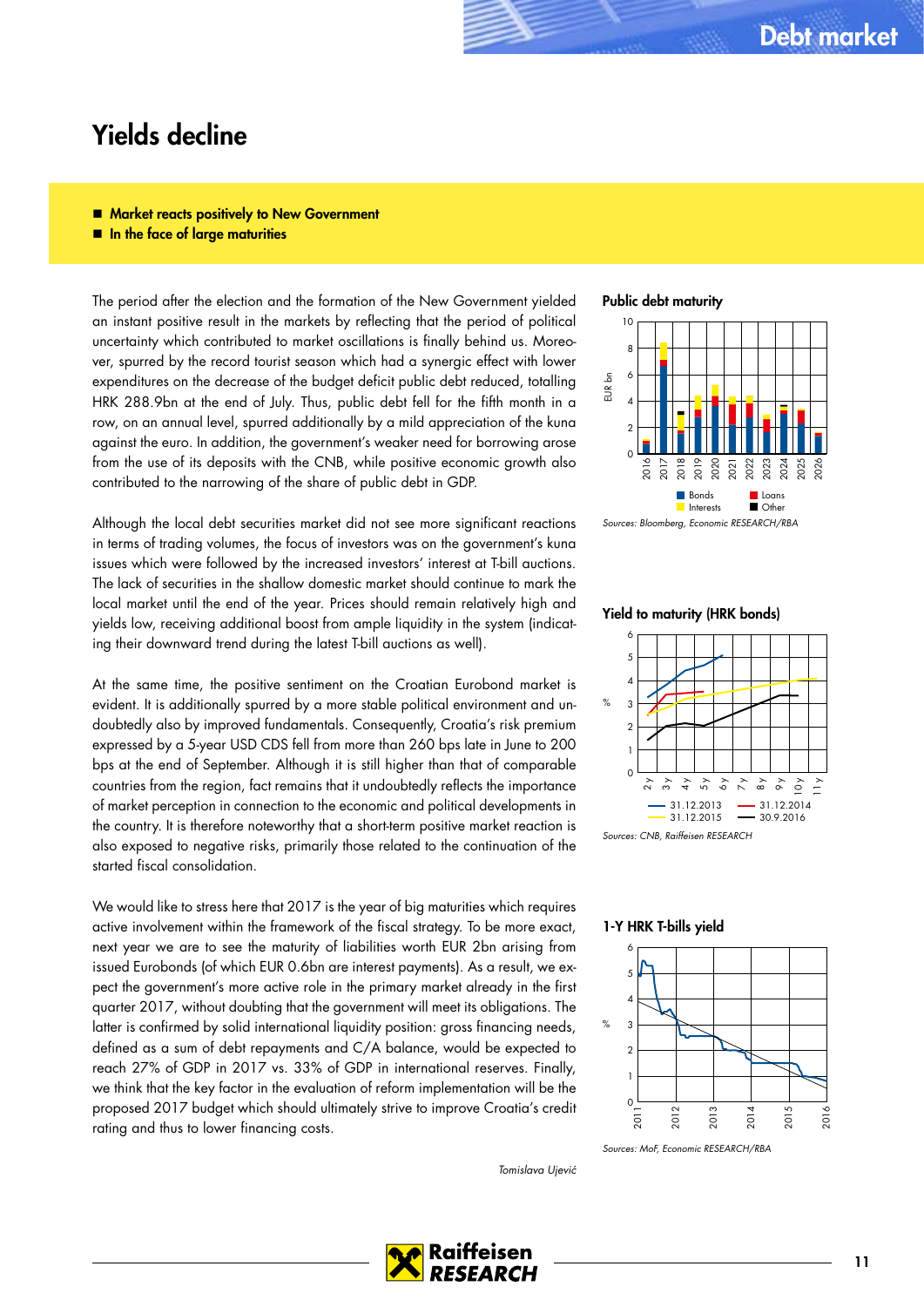## Stable EUR/HRK, no inflationary pressures

- Continuation of expansive monetary policy with CNB's firm commitment to EUR/HRK stability
- **Prices continue to fall**





Surplus liquidity (comparison of the RC and the euro area)



Note: Surplus liquidity in the euro area is excess reserves relative to regulatory reserve requirement. The GDP for the euro area refers to 19 member states, while the data for surplus liquidity refers to the euro area<br>changing composition. changing com Sources: ECB, Eurostat, CNB, CBS

#### CPI, annual changes (%)



Sources: CNB, Economic RESEARCH/RBA

The peak of the tourist season brought about the usual fall of EUR/HRK but also the continued stability. Namely, the mid-point FX rate at the CNB's exchange rate list moved ±0.2% around 7.48 kuna per euro. The slight upward tendency of EUR/HRK started in mid-September. The mild weakening of the kuna against the euro, which is common at this time of the year, is also supported by strong growth of imports, that is, the deterioration in the trades of goods. On the other hand, the expected exchange rate of 7.60 kuna per euro at the end of the year is at risk of being realised at lower levels given that the kuna has found support in a healthy C/A surplus, much reduced fiscal risks, inflow of foreign currency stemming from an extended tourist season, the strengthening of investment activity, positive net external position held by banks and growing demand for kuna loans. A lower average EUR/HRK in 2016 compared to previous years confirms that at the time when the economy is on the rise the kuna is more exposed to appreciation pressures. Therefore it is not surprising that for the first time after 2012 the central bank FX interventions are directed at purchasing euros.

In the Q117, EUR/HRK should maintain the levels reached in the Q416. As the quarter nears its end, we can expect a fall in EUR/HRK given the expected FCY inflow from the beginning of the tourist pre-season. The possible Eurobond issuance should not affect market developments because conversion to kuna would be made with the CNB as was the case with previous issues. This issuance would increase FX reserves of the central bank and the gradual inflow of funds from the issue to the market would not jeopardise the stability of EUR/HRK. A local bond issuance (most likely in pure HRK) would provide support to the kuna despite ample liquidity that is continued to be ensured by the monetary policy. With unwavering commitment to maintaining the stability of the EUR/HRK exchange rate the CNB is expected to continue with its long-term structural repo operations. By the end of the Q3 banks received HRK 0.9bn via three operations whereby the interest rate was lowered from 1.8% to 1.4% at the last auction. It is noteworthy, that the central bank planned to place more than HRK 3bn through four operations. The still relatively modest demand for loans paired with already high kuna (and FX) liquidity, as well as lack of collateral must have caused a shortage in demand for these sources of liquidity. The implementation of this type of monetary policy has been greatly facilitated by the stability of the exchange rate and absence of inflationary pressures. The latter has been observed for three years in succession, whereby the estimated decline of average consumer prices exceeded 1%. Only in the first months of this year, the general level of consumer prices declined by 1.4%, with the greatest contribution to the decline in prices coming from energy and food products, which account for over 40% of CPI. From the aspect of structure, the fall in these two categories has freed available income of households and eliminated the fear of a deflation spiral. A slow and mild recovery in prices at global commodities markets (primarily of crude oil and food) is expected to spill over to domestic prices so in addition to a base effect the average rate of inflation is expected to return to positive figures in 2017.

Zrinka Živković Matijević

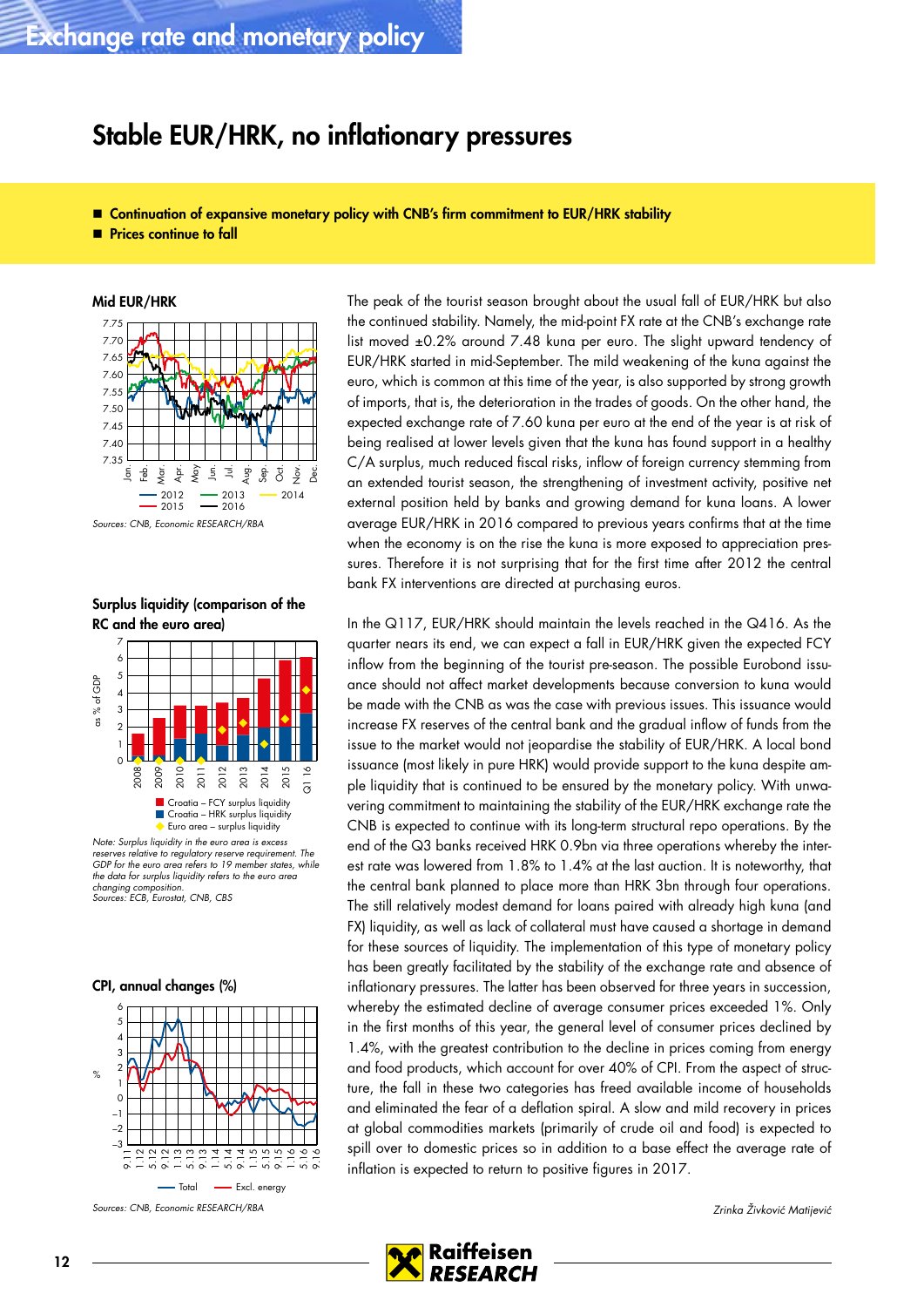### In the face of divergent monetary measures

- Fed to raise its benchmark rate in December
- ESB to extend its bond purchase programme at unchanged rates

The autumn meetings of the Fed's and the ECB's top officials were in the focus of interest on both sides of the Atlantic. In accordance with expectations, at its latest meeting the FOMC decided to keep the key interest rate at the current levels (0.25% – 0.50%), Governor Yellen explaining that Fed needs more time to reach its key objectives (full employment and annual inflation rate of 2%). However, fact remains that at the September meeting three members voiced that they think the raising of interest rates should no longer be postponed given the accelerated economic activity in the US. The latter is confirmed by healthy macroeconomic indicators (especially in the labour market), which give rise to market expectations of an upcoming hike in the Fed's benchmark interest rate. The latest data confirm the continuation of healthy developments as regards (un)employment but also growing annual inflation rates observed in the first three quarters of this year. Consequently, there is a noticeable trend of rising yields on the benchmark US bond maturing in 10 years, which exceeded 1.85%, growing by 50 bps.

Given the reduction in oil production quotas aimed at stabilising the global oil market, which was announced at the informal September meeting of OPEC members held in Algeria, which surprised the market, its reaction is reflected through the increased expectations that the growth of energy prices will push up inflation growth across the world. Therefore, we remain firm in our expectations of the Fed raising its interest rate in December and project a mild growth in yields on the benchmark US issue, up to 1.90%.

According to our expectations, within the framework of the Fed's monetary policy normalisation it could come to a gradual interest rate increase on two occasions in 2017, which will increase the upward pressure in the sense of further strengthening of the dollar vis-à-vis the euro. Consequently, the yields on the 10-year US bond will also trend upwards towards 2.30% until the end of next year.

At the same time, market attention in the Old Continent is focused on future decisions of the ECB whose officials opted to maintain the benchmark interest rates at existing levels at their latest meeting in October. The monthly bond purchase programme within the ECB's expansive monetary policy framework remained at EUR 80bn. However, the ECB's president announced that monetary easing policy through bond purchase is not envisaged as an ever-lasting monetary stimulus.

However, aiming to achieve its main objectives (primarily spurring a stronger economic uplift and achieving a target inflation rate) the ECB's officials decided to keep the key interest rates at current, low levels, if necessary, even after March 2017, until when the bond purchase programme was expected to last. Given that the ECB's president strongly excluded the possibility of an "abrupt" discontinuation of the bond purchase programme, it is our opinion that this monetary stimulus will see certain modifications next year, which might already be on the agenda of the meeting of ECB's officials in December. According to our forecasts, the key interest rate and the benchmark deposit rate are to be maintained at current levels (0.00% and 0.40% respectively). At the same time, the previously mentioned ne-

#### Key interest rates



Sources: Fed, ECB, BoE, SNB, Economic RESEARCH/ RBA

#### Historical correlation yields to GDP



Sources: Thomson Reuters, Raiffeisen RESEARCH/RBI

#### Interest rate/yield curve\*



<sup>1</sup>m –1y Euribor / 2y –10y yield on German benchmark bond Sources: Thomson Reuters, Raiffeisen RESEARCH/RBI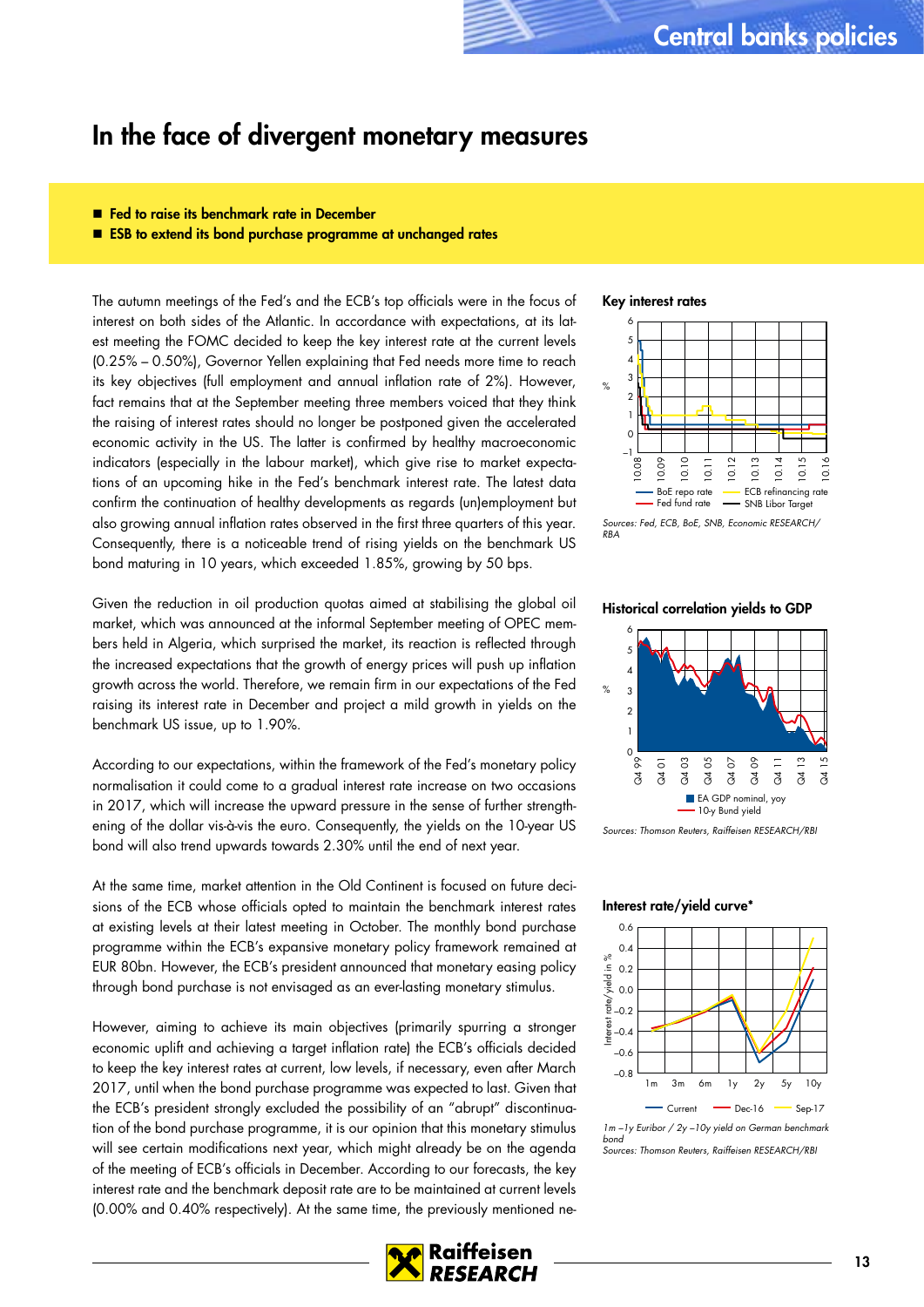Euribor (3m) and EONIA



#### Financial market forecasts\*

|                              | Dec-<br>16 | Mar-<br>17 | Jul-<br>17 | Dec-<br>17 |  |  |
|------------------------------|------------|------------|------------|------------|--|--|
| EUR/USD                      | 1.08       | 1.07       | 1.02       | 1.05       |  |  |
| <b>ECB</b> key rate          | 0.00       | 0.00       | 0.00       | 0.00       |  |  |
| <b>ECB Deposit</b><br>rate   | $-0.40$    | $-0.40$    | $-0.40$    | $-0.40$    |  |  |
|                              |            |            |            |            |  |  |
| <b>EONIA</b>                 | $-0.40$    | $-0.40$    | $-0.40$    | $-0.40$    |  |  |
|                              |            |            |            |            |  |  |
| 1 <sub>m</sub> Euribor       | $-0.40$    | $-0.40$    | $-0.40$    | $-0.40$    |  |  |
| 3m Euribor                   | $-0.30$    | $-0.30$    | $-0.30$    | $-0.30$    |  |  |
| 6m Euribor                   | $-0.20$    | $-0.20$    | $-0.20$    | $-0.20$    |  |  |
| 12m Euribor                  | $-0.10$    | $-0.10$    | $-0.10$    | $-0.05$    |  |  |
|                              |            |            |            |            |  |  |
| DE Yield 2y                  | $-0.70$    | $-0.70$    | $-0.70$    | $-0.60$    |  |  |
| DE Yield 5y                  | $-0.50$    | $-0.40$    | $-0.40$    | $-0.20$    |  |  |
| DE Yield<br>10 <sub>y</sub>  | 0.10       | 0.30       | 0.30       | 0.50       |  |  |
| DE Yield<br>30 <sub>y</sub>  | 0.70       | 0.80       | 0.80       | 1.00       |  |  |
|                              |            |            |            |            |  |  |
| EUR<br>Swaprate 2y           | $-0.30$    | $-0.25$    | $-0.25$    | $-0.15$    |  |  |
| <b>EUR</b><br>Swaprate 5y    | $-0.15$    | 0.00       | 0.00       | 0.20       |  |  |
| <b>EUR Swapra-</b><br>te 10y | 0.45       | 0.70       | 0.70       | 0.90       |  |  |
| * as of $27/10/2016$         |            |            |            |            |  |  |

\* as of 27/10/2016 Sources: Raiffeisen RESEARCH/RBI

gotiations among OPEC members regarding cuts in the oil production (for the first time after eight years) prompted markets towards expectations of higher inflation rates. However, although the price of crude oil registered two-digit relative growth from the end of July this year, it is not to be expected that its dynamics will accelerate given the experience thus far which warns of non-compliance with agreements by some members. Therefore, we remain cautious about the agreement on cuts of crude oil production as far as some of OPEC member states are concerned. Nigeria, Libya and Iran have for instance already been excluded from the plan to cut production quotas even before the meeting which has been scheduled for late November. If Iraq joins them in avoiding the reduction of production quotas (since it stresses the importance of its oil revenues in financing its fight against terrorism) we think that ultimately there will not come to a stronger reaction in the sense of a more substantial inflation growth.

Therefore, in the months to come we expect a slow disappearance of the effects of low oil prices which will gradually lead to higher inflation rates. On the other hand, in its public address after the latest meeting the ECB's President, Mario Draghi, stressed that core inflation (which excludes energy prices) has still not shown the signs of the wanted upward trend. This leads us to the conclusion that it is precisely the movement of core prices that will be the leading factor in terms of attaining the target inflation. In line with expectations that the price of Brent crude oil (as benchmark for the European market) could reach the average of USD 55 per barrel, the consequent slow growth of core inflation in the euro area might start in the second half of 2017.

In this context, we think that the ECB's monthly bond purchase programme will be maintained at its current level of EUR 80bn until the first half of 2017. After that we do not exclude its gradual reduction. We think that at its December meeting, at the latest, the ECB might also formally announce the extension of its QE programme. Given that the bond purchase programme might result in the lack (primarily of German) debt securities, we feel that the programme will be amended so as to allow the limits per issue or issuer to be abandoned or reduced. One of the possible options is also to repeal the minimum required yield (which currently equals the discount rate of –0.40%). This would redirect the purchased volume from shorter towards longer maturity issues. Consequently, yields at the shorter end of the curve could initially register a slight fall, while the longer end would trend upwards towards the end of 2017.

Money market interest rates should keep at their current levels at least until Q3 2017, while the first hike in the benchmark interest rate is not expected until Q2 of 2018.

Tomislava Ujević

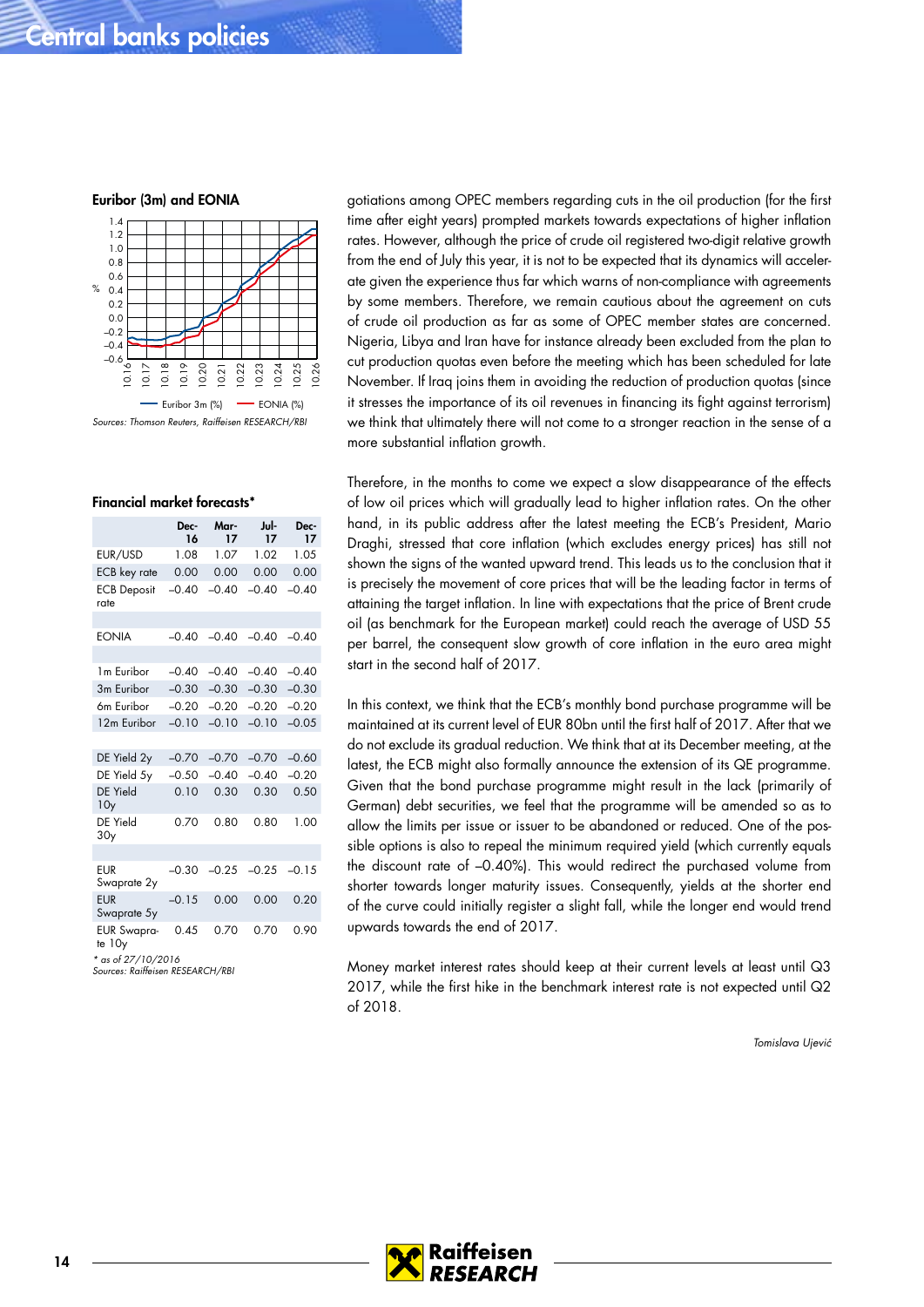### Weak demand for loans despite economic recovery

- **Deposits grow, loans fall**
- $\blacksquare$  Investments in bond funds on the rise
- **E** Share of non-performing loans in total loans decreases

Four and a half years ago the banking sector saw its loan-to-deposits ratio (LDR) reach a record level of 1.36. Since then, the amount of total loans has been steadily declining, while the amount of deposits with banks has been growing. As a result, the LDR fell to below 1 in August this year. In the course of last year we noticed changes in the deposit structure. Influenced by lower yields the amount of time deposits stagnated with only a-vista deposits registering an increase. We came to the conclusion that clients keep their money in banks due to lack of attractive alternative investments and not because of yields to be earned from time deposits. As for alternative investments in investment funds, the potentially higher yields relative to the yields on time deposits with banks are associated with higher risk from losing a portion of one's assets. However, amid record low money market interest rates yields on assets invested in money funds have declined substantially. Only investments in bond funds have increased. Due to higher yields on Croatia's long-term debt bonds have been yielding sufficiently for clients to earn higher yields than from time deposits with banks even after settling the management fees of fund managing companies.

Over the previous years, surplus liquidity in the system was created through loan repayment and deposit rise and it was used by banks to deleverage abroad. This year most banks completed the deleveraging. They have not even been successful at increasing their placements to the government, which started its fiscal consolidation process. The financing of the public debt falls within the realm of pension funds, whose assets have been constantly increasing due to compulsory investment of one-fourth of all pension insurance contributions of all employees in compulsory pension funds. Banks have been trying to halt liquidity growth by lowering their interest on time deposits and making their lending conditions more attractive. However, demand for loans has not gone up despite the fall in the price of capital. As a result, surplus liquidity in the system will significantly affect banks' business policies in the remainder of the year. We forecast further lowering of interest rates on time deposits, as well as of lending rates. The fall in lending rates has been facilitated by favourable developments in the portfolio quality. In the last four months we registered a drop in NPLs. Consequently, the risk premium embedded into lending rates fell down as well. During recession the costs of portfolio losses reduced banks' net income by a high 50%, on average. The absence of these losses in 2016 enabled a strong increase in banking sector profit. Net profit in the period, which totalled HRK 2.9bn, raised the ratio of return on invested capital in the first half of the year to two-digit level, unseen since 2007. The rise in profit resulted from one-off receipts at the beginning of 2016. Namely, from the releasing of risk provisions after the reduction of the calculation basis in the loan conversion process from loans in the Swiss franc into loans in euros and from the sale of banks' shares in international card companies. By the end of the year the positive effect of these one-off receipts on bank operating results will partially fade. At the annual level, we forecast one-digit returns on bank capital, although they will be well above the average during the recession period.





Sources: CNB, Economic RESEARCH/RBA





### Foreign Liabilities and Deposits growth, annual level



Sources: CNB, Economic RESEARCH/RBA

Anton Starčević

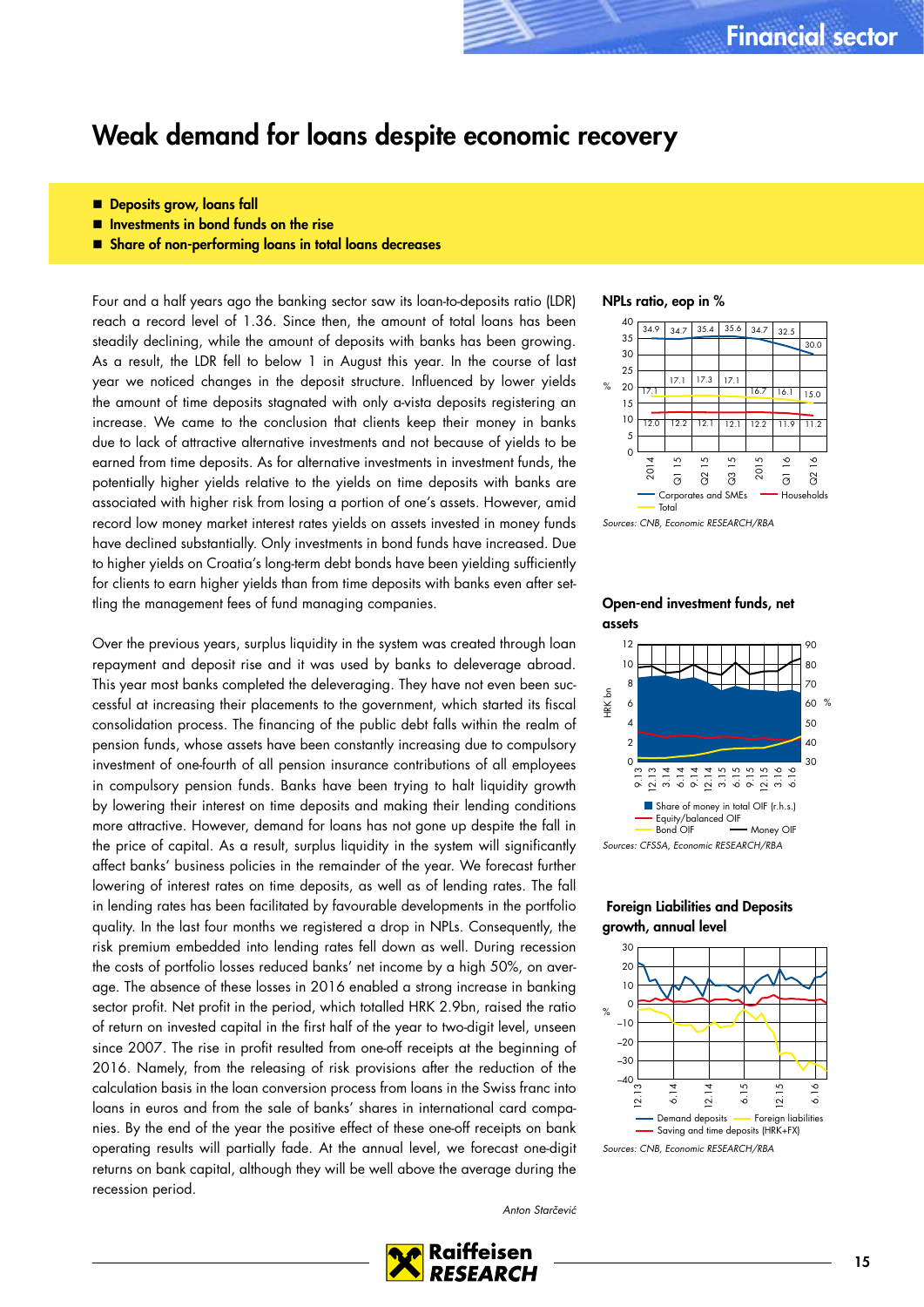### Balance sheet imbalances decline

- Growth without borrowing since 2015
- **Financial assets in the household sector on the rise**
- Corporate and government financial liabilities in decline
- Net foreign investment position improves

Net financial assets per sector



Financial assets and liabilities, yearly changes



#### Households sector – financial assets



Sources: CNB, Economic RESEARCH/RBA

Developments regarding financial assets and liabilities broken down by sector and financial instrument have been monitored in Croatia since 2001. The period of economic prosperity from 2002 to 2007 was marked by the increase in balance sheet imbalances caused by the growth model that was financed by imported capital. The following two years (2008 and 2009) were marked by shocks in external financial markets with the valuation of financial assets and liabilities significantly changing. In the period from 2010 to 2014 the financial markets gradually stabilised but Croatia's economy remained stuck in recession. The private sector adjusted to high levels of balance sheet imbalances and slowly started deleveraging, while the unadjusted government sector quickly increased its indebtedness. The economic recovery initiated by favourable influences in the environment started in 2015. The increase in income has been used by both the private and the public sector to deleverage and improve their international balance sheet positions.

The changes in the financial assets of the household sector resulted from savings and from the attractiveness of supply of financial instruments on the market, as well as from compulsory investments into pension funds. Negative experiences of exposures to price risk from the period of instability in the financial markets left a deep mark on household preferences. Investments in low-risk assets, primarily in foreign currency time deposits with banks are more appealing than investments in riskier instruments yielding better yields. A positive contribution to the selection falling on banks also came from the attractive interest rate yield banks offered in the period of increased aversion towards markets with growing public debt. On the other hand, negative developments regarding the economy, employment and real income of the employed during the period of recession limited the potential for saving. As a result, the growth of deposits with banks was based on growth realised from interest rates accrued on principals and exchange rate differences realised regarding foreign currency deposits. Banks' deposit rates have been declining since 2014 and the kuna started appreciating against the euro. As a result, it has not come to the growth of the kuna figure of deposits with banks, so the overall financial assets of households vis-à-vis the GDP stagnated at some 120%

A significant influence on the structure of financial assets of households comes from the statutory requirement to pay in one quarter of pension contributions of all employees to compulsory pension funds. The pension savings were introduced in 2002 and the assets of compulsory pension funds have been growing ever since. At the end of the first half of 2016 they reached 23% of GDP. In the upcoming period the expected alleviation of the tax burden from income should increase household receipts, while economic recovery should reflect itself positively in the number of persons employed.

The continuation of favourable developments in external markets for goods, services and capital gives us reason to expect a rise in the total financial assets of households.

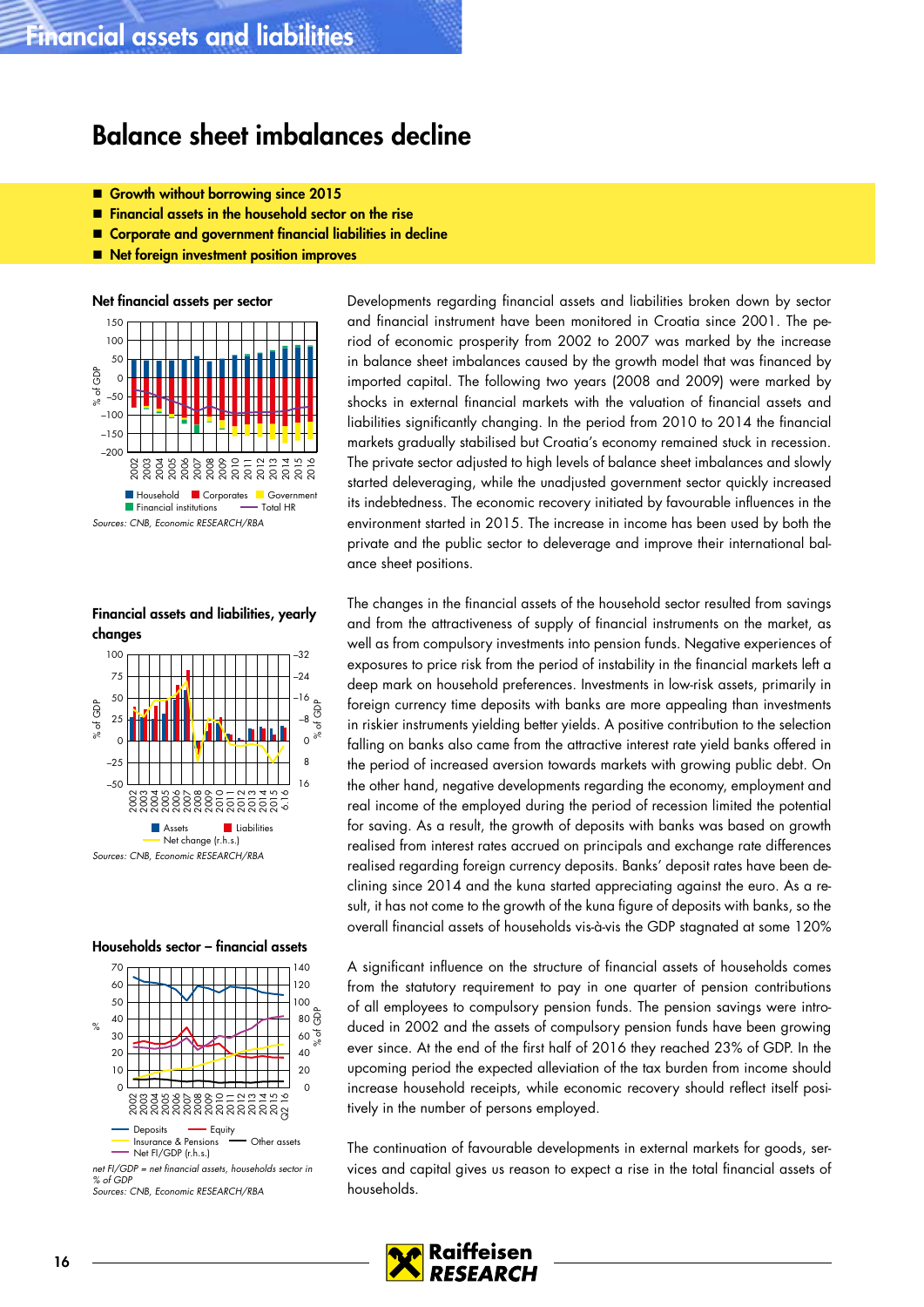The lowering of interest rates on time deposits towards negative values might redirect some of bank deposits towards higher-risk financial instruments.

The liabilities of the household sectors arise from loans. Slow deleveraging of households with local banks started in 2010, with the indebtedness of the sector reducing from 42% to 39% of GDP by the end of 2015. The acceleration of the deleveraging process in the first half of 2016 was a result of the partial write-off of debt within the process of loan conversion from loans in the Swiss franc to loans in euros. Household debt arising from conversion went down by 2.3% of GDP. Thanks to continuing investments in pension funds, savings in banks and deleveraging, the positive net-financial assets of households has been continously increasing since 2008. At the end of H1 2016 it reached 83% of GDP.

In contrast to the household sector, the financial liabilities of non-financial enterprises exceed the value of their financial assets several times. In their operations non-financial enterprises predominantly us tangible and intangible assets, while financial assets represent only the liquid portion of total corporate assets. In 2015, corporate liquidity went up significantly. Negative experiences of entrepreneurs from the previous period increased their aptitude towards maintaining higher levels of liquidity in the corporate sector. The regulation on pre-bankruptcy settlement that was in force from 2012 to 2014 enabled the debtor company to initiate settlement proceedings with its creditors. In practice, these proceedings meant the resolution of the debtor company at the expense of its creditors. In creditor companies these proceedings unexpectedly reduced the amount of receivables and consequently the inflow of liquidity. Creditor companies had to resort to additional loans to consolidate their working capital. The loss of receivables reduced the value of assets of creditor companies and this in turn also reduced their creditworthiness. As a result the price of additional borrowing for creditor companies increased, causing them additional losses. After bad experiences with pre-bankruptcy settlements companies preferred to strengthen their stress resilience. The increase in liquidity of the corporate sector was also enabled by the drop in the prices of capital because a higher level of business security may be attained at minimum costs.

Financial liabilities of the corporate sector include equity and debt. Corporates have been deleveraging since 2010 when they reached the highest share in GDP, totalling 80%. In the deleveraging process that started in 2010 corporate debt was reduced by more than 10% of GDP until mid-2016. This debt reduction resulted from debt repayment but also from resolution and restructuring proceedings. As part of resolution of shipyards and public enterprises, banks and other financial institutions transferred some of their claims to the government. In prebankruptcy proceedings a share of corporate debt was written-off or transferred to equity. An additional channel for reducing corporate debt is the sale of creditor receivables to institutions specialising in collecting problem receivables at the cost of some of the debt being written-off.

A half of the total debt of the corporate sector is accounted for by foreign liabilities. However, in the last two years the inclination of corporates to borrowing in the domestic currency is on the rise. The lowering of the price of borrowing in kuna reduced the attractiveness of alternative borrowing in euros. This increased the demand for kuna loans granted by local banks. In the upcoming period we

**RESEARCH** 

120

#### Net International Investment position



#### Corporate sector – financial liabilities







–120

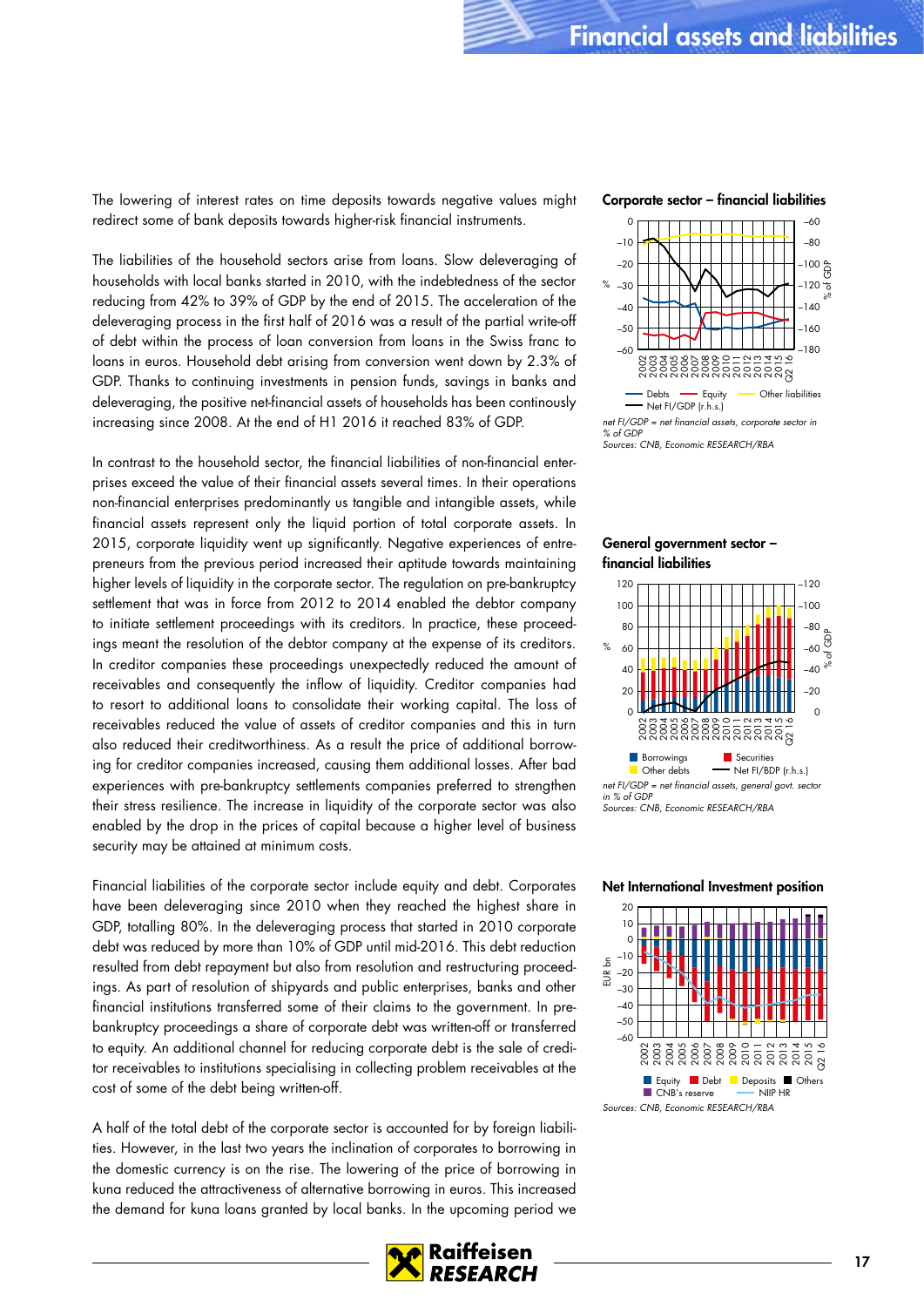

Total debt structure per sector, in mid 2016

Sources: CNB, Economic RESEARCH/RBA

### EU – Net International Investment **Position**



Sources: Eurostat, Economic RESEARCH/RBA

expect corporate borrowing in kuna with domestic banks to increase and the share of direct lending from abroad to simultaneously decrease.

The financial liabilities of the government sector constitute public debt, while financial assets include equity in state enterprises, including enterprises in mixed ownership, as well as liquid assets. Public debt growth plummeted in 2008 to be halted in 2015 when the fiscal consolidation process started. Developments regarding the financial assets of the government did not follow the recent growth in borrowing that was used to finance the budget deficit and repayment of the debt of companies that underwent the resolution process. Consequently, the accumulated deficit of financial assets owned by the government relative to its liabilities grew to above 45% of GDP.

The difference of total financial assets and liabilities of all sectors represents the international balance sheet position. In the Macroeconomic Imbalance Procedure (MIP) Scoreboard the indicator of net international investment position (NIIP) provides an aggregate view of the balance sheet position of one Member State vis-à-vis the rest of the world. The indicative threshold of this indicator is –35% of GDP. At the end of 2015, out of 28 EU Member States 13 complied with the –35%-rule, while the remaining 15 realised higher negative positions and Croatia was among them. In 2015 Croatia made a significant improvement and developments in the first half of 2016 show that the process of reducing the negative international investment position is continuing.

Anton Starčević

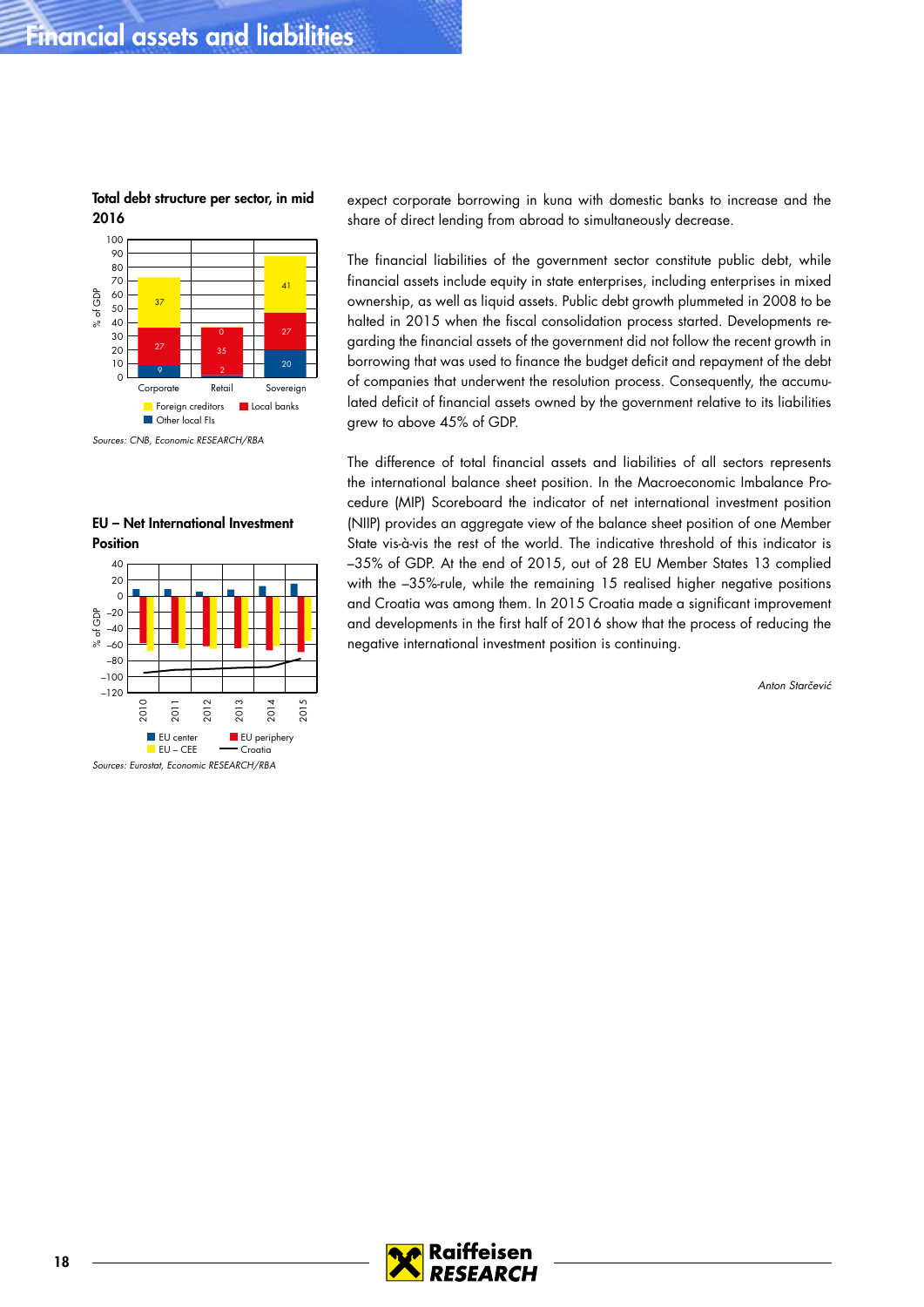### Healthy growth of equity markets due to high liquidity

- Rise of almost all equity indices in CEE
- CROBEX boasts the highest growth in the region 15.8%
- **The Tourism sector shares lead the way**

Almost all CEE indices boasted healthy growth in Q3 2016 thanks to good macroeconomic indicators and high system liquidity, and the fact that there was no negative influence of Brexit. The only exceptions were the Turkish BIST Nat. which closed the quarter in the red, and the Polish WIG30 inching up only 1.1%. The reasons behind their weaker results were in both cases local factors, i.e. political uncertainty. By far the highest return among all regional indices was seen by the CROBEX (+15.8%), followed by the Austrian ATX. In addition to the generally positive sentiment among the equity indices, ATX was boosted by shares from real estate sector. Good macroeconomic indicators also spurred the healthy growth of the Romanian BET and the Czech PX, which was under the greatest influence of banking sector shares.

In addition to the spill-over of the global positive sentiment, the growth of the Croatian equity market was spurred by the onset of recovery in the domestic economy and a record tourist season. Since the beginning of 2016 the CROBEX gained 14.9%, one of the highest rates seen among regional indices. Broken down by sectors, the greatest winners were tourist shares. Imperial's shares registered the greatest growth as a result of accepting the Valamar Riviera's takeover bid for the state owned share in the company. Other sectors went up as well, whereas only two shares from the transport sector registered a decline in Q3. All of the CROBEX constituents went up in the period under review, with OT-Optima Telecom leading the way by gaining as much as 66.7%, while weakest returns were seen by the shares of Sunčani Hvar and Tankerska Next Generation. The optimism surge on the ZSE was followed also by a significant rise in turnover so the regular share turnover totalled HRK 591.9m, up 59.6% from Q2 2016 and almost as much as in Q3 2015. The total market capitalisation of the ZSE totalled HRK 139.3bn at the end of the quarter, up 15.8% from the end of Q2 and 12.7% on the same period in 2015. The most traded shares were HT shares, with total turnover of HRK 103.6m,

 $\frac{1}{2}$ 





<sup>(6:30</sup> PM) Sources: Bloomberg, Economic RESEARCH/RBA

#### Regular turnover



Sources: ZSE, Economic RESEARCH/RBA

and Valamar Riviera shares, with total turnover of HRK 73.8m.

Ana Turudić and Nada Harambašić Nereau



#### Return of CROBEX constituents in Q3 2016 (dividends not included)\*

<sup>\*</sup> return calculated as on September 30, 2016 Sources: ZSE, Economic RESEARCH/RBA

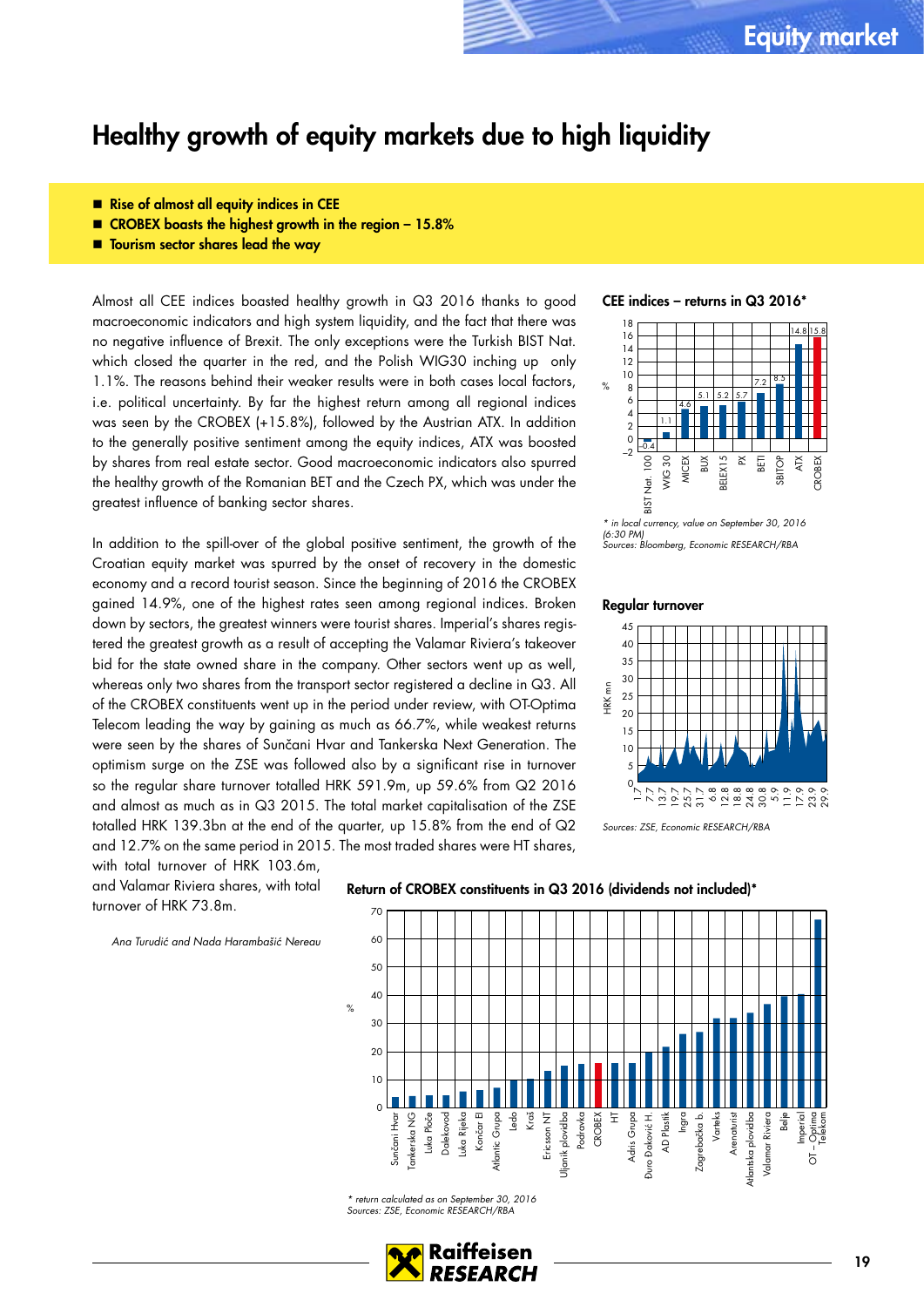# Growth slowdown in Q4 2016

- Liquidity and favourable macroeconomic forecasts work for CEE equity indices
- Relatively high CROBEX10 valuation
- **E** Local factors to prevail on the ZSE

#### CROBEX10 composition by sector



Sources: RBI/RBA Economic RESEARCH

Until the end of 2016.e the greatest spur to equity indices could come from expansive monetary policy and good macroeconomic data. Short-term instability could be caused by numerous referendums and elections ahead. Nevertheless, we do not expect their more substantial influence on global markets and consequently the CEE market. According to the expected P/E ratio 2016.e (8.1x)<sup>1</sup> the Russian MICEX is relatively most favourable valued index so we expect its healthy growth in the next year. A spur to the growth of this index could come from the growing price of oil and the exit of the Russian economy from recession. The Turkish index BIST Nat. 100 has been valued relatively low too. However, the realisation of its growth potential is limited by investors hesitation due to the political situation.

The high liquidity could continue to positively influence trading on the ZSE, while the focus should remain on local factors and expectations related to reforms from newly appointed Government. The economy started to recover, which is encour-



\* BET excl. Fondul Proprietatea Sources: Thomson Reuters, IBES, Bloomberg, Raiffeisen RESEARCH/RBI, Economic RESEARCH/RBA



Sources: ZSE, RBA Economic RESEARCH



aging. However, we will have to wait for a more sustainable growth of the equity market. According to Bloomberg estimates, the CROBEX10 has by far the highest expected P/E ratio for 2016.e (14.8×) among the regional indices. As a result we expect the domestic equity market growth to slow down by the end of the year. As for a longer horizon, i.e. in the upcoming year, we expect index growth to be spurred by an improvement in the investment climate and continuation of economic growth. This is under the condition, of course, that the Government presses ahead with necessary reforms. In 2017.e we expect the profit of the CROBEX10 constituents to fall due to individual factors inherent to some of the constituents so we do not consider it a limitation.

Ana Turudić and Nada Harambašić Nereau

1 Raiffeisen RESEARCH, Central & Eastern European Strategy 4rd quarter 2016, http:// www.rbinternational.com/eBusiness/services/resources/media/829189266947 841370-829189181316930732\_ 829603300989963599- 1189825811625145330-1-2-EN.pdf

#### P/E ratios in comparison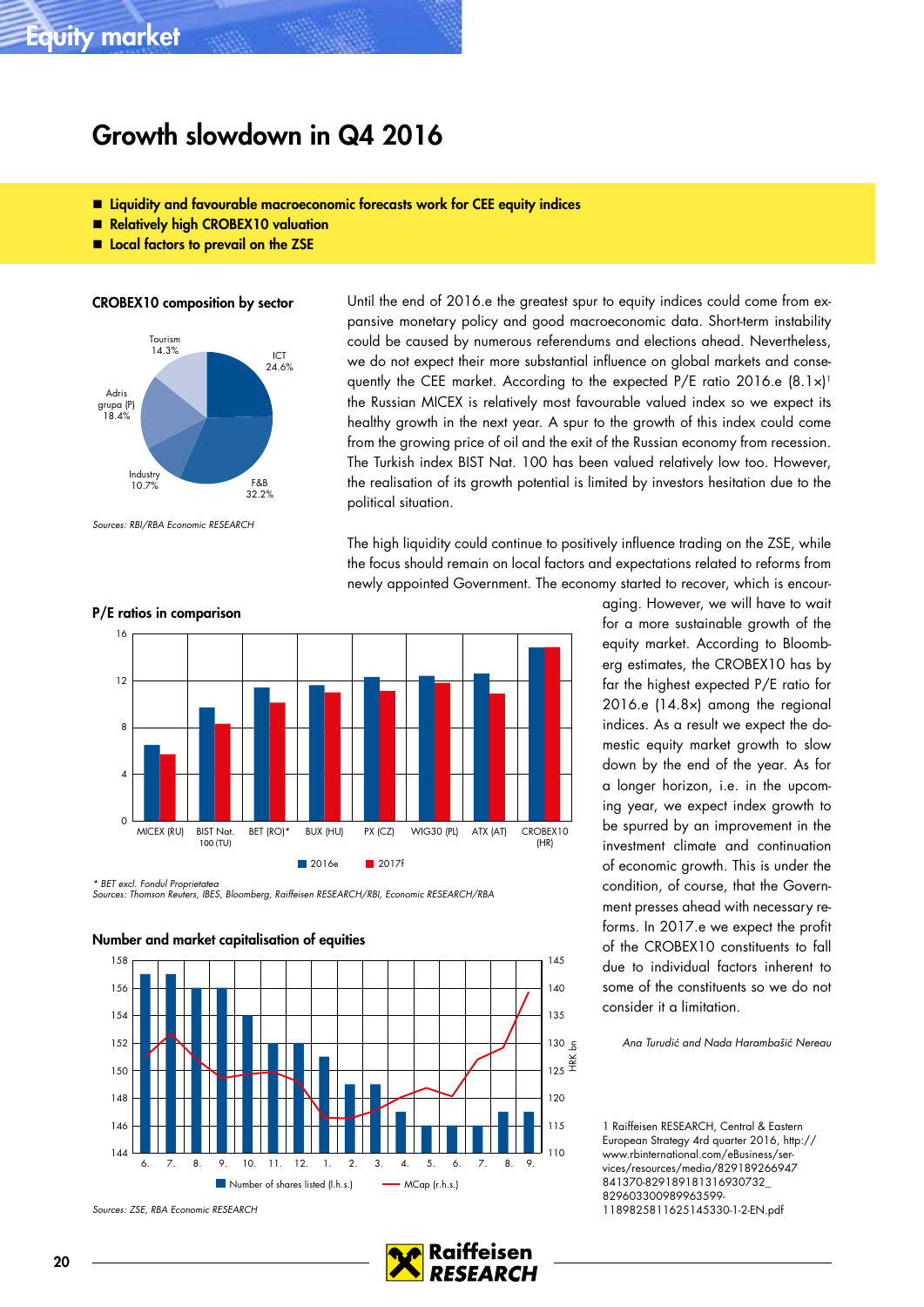## Raiffeisenbank Austria d.d. Zagreb

#### Economic Research

Zrinka Živković Matijević, MSc, Head of Department; tel: +385 1/61 74 338, email: zrinka.zivkovic-matijevic@rba.hr Elizabeta Sabolek Resanović, Economic Analyst; tel: +385 1/46 95 099, email: elizabeta.sabole-resanovic@rba.hr Tomislava Ujević, Economic Analyst; tel: +385 1/61 74 606, email: tomislava.ujevic@rba.hr

#### Financial Advisory

Nada Harambašić Nereau, MSc, Financial Analyst; tel: + 385 1/61 74 870, email: nada.harambasic-nereau@rba.hr Ana Turudić, Financial Analyst; tel: +385 1/61 74 401, email: ana.turudic@rba.hr

Anton Starčević, MSc, CEO Advisor; tel: +385 1/61 74 338, email: anton.starcevic@rba.hr

#### Markets and Investment Banking

Robert Mamić, Executive Director; tel: +385 1/46 95 076, email: robert.mamic@rba.hr

#### **Editor**

Zrinka Živković Matijević, MSc, Head of Economic Research

#### **Abbreviations**

| avg         | - period average                             | Eurostat – Statistical Office of the European          |  |
|-------------|----------------------------------------------|--------------------------------------------------------|--|
| bn          | - billion                                    | Union                                                  |  |
| BoE         | - Bank of England                            | f<br>– forecast                                        |  |
| bp          | - basic points                               | - Foreign Currency<br>FCY -                            |  |
| C/A         | - current account                            | - Federal Reserve System<br>Fed                        |  |
| <b>CBS</b>  | - Croatian Bureau of Statistics              | <b>FOMC</b> - Federal Open Market Committee            |  |
| CDS -       | - credit default swap                        | - Federal Reserve Board<br><b>FRB</b>                  |  |
| CE.         | - Central Europe                             | – foreign exchange<br>FX F                             |  |
| CEE         | - Central and Eastern Europe                 | - British Pound<br>GBP                                 |  |
|             | <b>CFSSA</b> – Croatian Financial Services   | GDP - gross domestic product                           |  |
|             | Supervisory Agency                           | GFCF – Gross fixed capital formation                   |  |
| CHF         | - Swiss Franc                                | - gross income<br>GI                                   |  |
| CNB         | - Croatian National Bank                     | - gross value added<br>GVA                             |  |
| <b>CPI</b>  | - Consumer Price Index                       | $-$ half<br>H                                          |  |
| <b>CPII</b> | - Croatian Pension Insurance Institute       | <b>HRK</b><br>- Croatian Kuna                          |  |
| e           | $-$ estimate                                 | - Institutional Brokers' Estimate System<br>IBES       |  |
| ECB         | - European Central Bank                      | - International Labour Organization<br>ILO             |  |
| EE          | - Eastern Europe                             | <b>IMD</b><br>- International Institute for Management |  |
| eop         | - end of period                              | Development                                            |  |
| ESA         | - European System of Accounts                | - Local Currency<br>LCY                                |  |
| EU          | - European Union                             | - London Interbank Offered Rates<br>Libor              |  |
| <b>EUR</b>  | - Euro                                       | M, m<br>– month                                        |  |
|             | <b>EURIBOR</b> - Euro Interbank Offered Rate | $-$ million<br>mn                                      |  |
|             |                                              | - Ministry of Finance<br>MoF                           |  |

#### Design

SIBI obrt; OIB: 62606715155; I. B. Mažuranić 70, 10090 Zagreb

#### Publisher

Raiffeisenbank Austria d.d. Zagreb Petrinjska 59, 10000 Zagreb www.rba.hr tel: +385 1/45 66 466, fax: +385 1/48 11 626

Publication finished on October 27, 2016 Publication approved by editor on November 14, 2016 at 11:15 First release scheduled for November 14, 2016 at 11:30

|                | NPL – non-performing loan                 |
|----------------|-------------------------------------------|
|                | OECD - Organisation for Economic Co-      |
|                | operation and Development                 |
| Pbt            | - profit before taxes                     |
|                | PCE - personal consumption expenditure    |
| pp             | - percentage points                       |
|                | $Q - quarter$                             |
|                | r.h.s. - right hand scale                 |
|                | RBA - Raiffeisen bank                     |
|                | RBI – Raiffeisen Bank International       |
| RC and the RC. | – Republic of Croatia                     |
|                | SEE - Southern and Eastern Europe         |
|                | SMEs - Small and medium-sized enterprises |
|                | SNB - Swiss National Bank                 |
|                | $TA = tax$ administration                 |
|                | USA – United States of America            |
|                | USD - US Dollar                           |
|                | VAT - value added tax                     |
|                | WCY - World Competitiveness Yearbook      |
| у              | – year                                    |

yoy – year on year

ZSE – Zagreb Stock Exchange

**RESEARCH**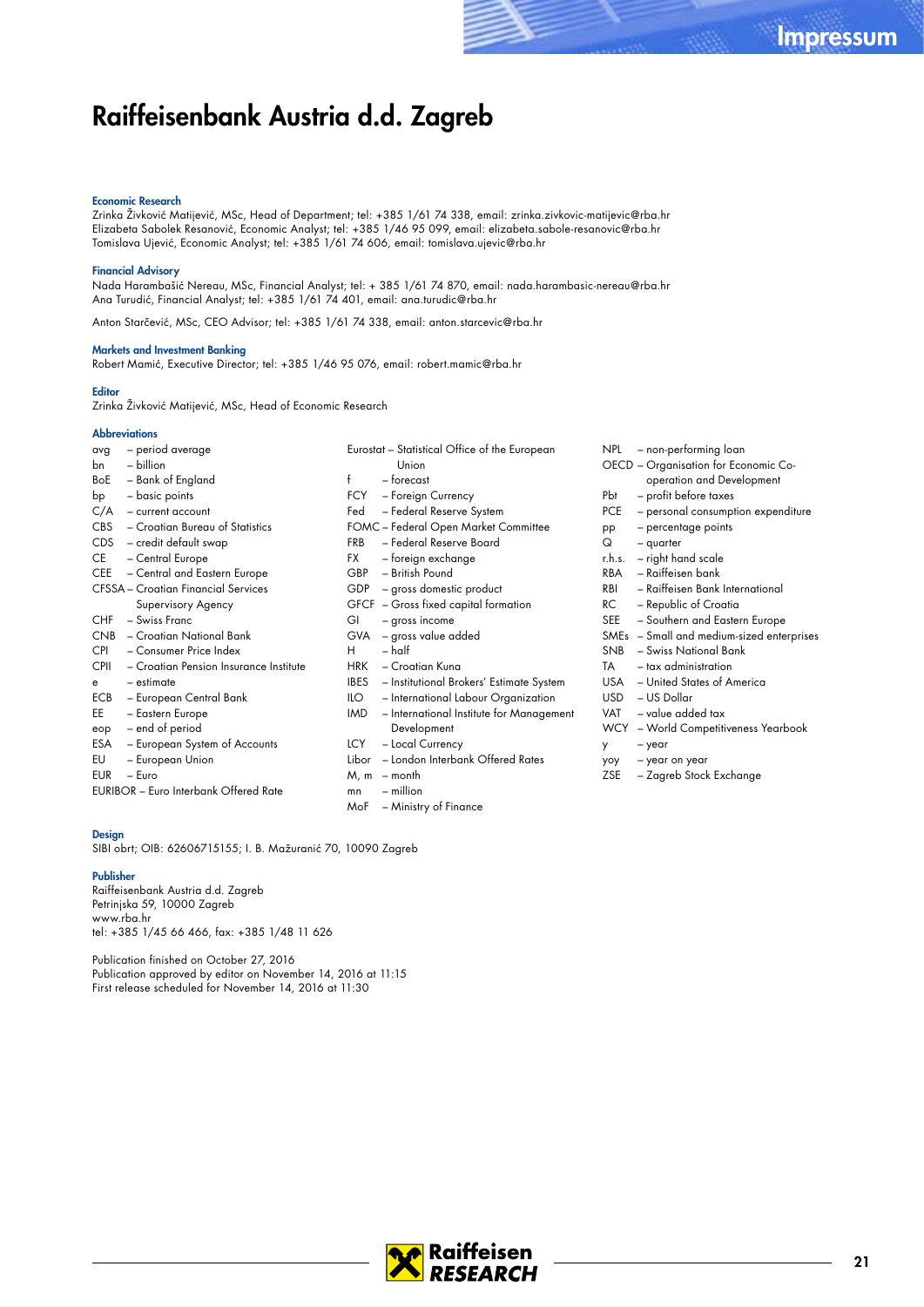# Disclaimer

### Disclaimer

Published by Raiffeisenbank Austria d. d. Petrinjska 59, 10000 Zagreb, Hrvatska ("RBA"). RBA is a credit institution and is has been incorporated in keeping with the Credit Institutions  $\Delta$ ct

Economic Research and Financial Advisory are organizational units of RBA.

Supervisory Authority: Hrvatska agencija za nadzor tinancijskih usluga, Miramarska 24b, 10 000 Zagreb (Croatian Financial Services Supervisory Agency) and Hrvatska narodna<br>banka, Trg hrvatskih velikana 3, 10002 Zagreb (Cro

This publication is for information purposes only and may not be reproduced, translated, distributed or made available to other persons other than intended users, in whole or in part, without obtaining prior written permission of RBA on a case to case basis. This document does not constitute any kind of investment advice or a personal recommendation to buy, hold or<br>sell financial instruments and it is n investors and regardless of whether they are entities or residents of the Republic of Croatia or of any other jurisdiction.

This publication is fundamentally based on generally available information, which we consider to be reliable, but we do not make any representation, warranty or assurance as to accuracy, completeness or correctness of such information. All analyses contained in this publication are based solely on generally available information and on assumption that the<br>information is complete, true and accurat environment and prospects. The estimates, projections, recommendations or forecasts of future events and opinions expressed in this publication constitute independent judgement made<br>by analysts as at the date of publicatio the Croatian National Bank, the Government of the Republic of Croatia, the Croatian Employment Service, the Croatian Pension Insurance Institute, the Ministry of Finance, the Croatian Financial Services Supervisory Agency, the Zagreb Stock Exchange, the Institute of Economics, Bloomberg, Eurostat, the Vienna Institute for International Economic Studies and other<br>sources which are expressly stated in the

RBA is under no obligation to keep current the contents of this publication and reserves the right to withdraw or suspend them in whole. The publication of an up-to-date revised analysis, if any, shall be made at the discretion of analysts and RBA. In case of any modification or suspension of the contents of this publication, RBA shall publish the notice of modification or suspension, and information regarding the circumstances which lead to the modification or suspension of this publication, in the same manner as this publication, with a clear reference<br>to the fact that the modification or

This publication does not purport to be and does not constitute a basis for making any investment decision and all users are advised to seek additional expert advice and information to the extent they deem necessary, before making any investment decision.

The prices of financial instruments mentioned in this publication are the closing prices available at 16:30 CET on the day which precedes the date of this publication, unless stated otherwise in the publication.

Investment options discussed in this publication may not be appropriate for certain investors, depending on their specific investment objectives and investment time horizon, and taking into account their overall financial situation. Investments which are the subject of this publication may vary in price and value. Investors may generate returns which are below their<br>initial capital investment. Exchange r investment in tinancial instruments, tinancial products or investment instruments which are the subject of this publication are not explained in whole or in tull detail. Intormation is provided<br>"as is" without giving warra investment in any instruments discussed or mentioned in this document, based on risks and benefits resulting from such instruments, and on their investment strategy and legal, fiscal and financial position. As this publication is not personal recommendation for investment, neither it and nor any of its components, forms a basis for conclusion of any kind of deal, contract<br>or commitment whatsoever, nor shou advice from competent certified investment advisors.

RBA, Raiffeisen Bank International AG ("RBI"), and any other company connected with them, including their directors, authorized representatives or employees, and any other party, do<br>not accept any responsibility of liabili

This publication is disseminated to investors who are expected to make independent investment decision and estimates of investment risks, including issuer risk, capital market risk and risks related to economic and political circumstances and prospects, without placing undue reliance on this publication, and this publication shall not be distributed, reproduced or<br>published in whole or in part for any pu

RBA publishes financial instrument valuation and analyses independently or as part of publications which are created and distributed by Raitfeisen Centrobank, Austria ("RCB") and<br>Raiffeisen Zentralbank AG, Austria ("RZB")

criteria for issuance of stock market recommendation (rating) and risk classification are defined as follows:

"Buy": for stocks which have an expected total return at least 15% (20% for stocks with high volatility risk / 10% for stocks with low volatility risk) and represent the most attractive stocks<br>among all stocks we analyze a

"Hold": for stocks for which we expect a positive return up to 15% (up to 20% for stocks with high volatility risk / up to 10% for stocks with low volatility risk) over next 12 months.

"Reduce": expected negative return up to –10% over next 12 months.

"Sell": for stock with expected negative return by more than –10% u over next 12 months.

Target prices are based on calculated fair value which is derived by applying relative valuation tools (peer group analysis) or discounted cash flow DCF method. Detailed information<br>on specific valuation methods applied is

When publishing the analyses, ratings are determined by applying above mentioned ranges. Temporary deviations from the aforementioned ranges will not automatically result in the<br>alteration of a recommendation, and the resp

Opinions concerning Croatian money market rates and price fluctuations of government bonds issued in the Republic of Croatia are based on the analysis of market ratio movements.

This publication is not an offer or a personal recommendation to buy or sell a financial instrument. Information presented here does not constitute a comprehensive analysis of all material<br>thats related to issuer, industry

Overview of Raiffeisen recommendations:

|                             | Buy | Hold | Reduce | Sell | Suspended | Under review |
|-----------------------------|-----|------|--------|------|-----------|--------------|
| No. of recommendations      |     |      |        |      |           |              |
| & of all recommendations    | 29% | 72%  | 0%     | 0%   | 0%        | 0%           |
| Investment banking services |     |      |        |      |           |              |
| % all IB services           | 0%  | 29%  | $0\%$  | 0%   | 0%        | 0%           |

A list of all historic recommendations for stock coverage, local money market rates in the Republic of Croatia, Croatian government bonds issued in the local markets and other recommendations is available at: http://www. rba. hr/istrazivanja/povijest-preporuka

Please note that RBA, its related companies, employees, executives and other persons who participated in the preparation of this publication, and their related persons, may hold or trade<br>in financial instruments in excess and conflict of interest prevention measures RBA has ensured to a reasonable extent that this circumstance has not in any way affected anything that is mentioned in this publication.

RBA is part of RBI Group. RBI is a business investment bank domiciled in Austria. For 25 years RBI has been active in Central and Eastern Europe (CEE region) where it operates a<br>network of subsidiary banks, leasing compani established relationship, or expanded them in some cases, with companies in the following industries: oil & gas, technology, energy, real estate, telecommunications, financial services, core materials, cyclical and non-cyclical consumer goods, healthcare and industry. RBI and/or its related companies executed transactions related to products and services (including, but<br>not being limited to, investment ba